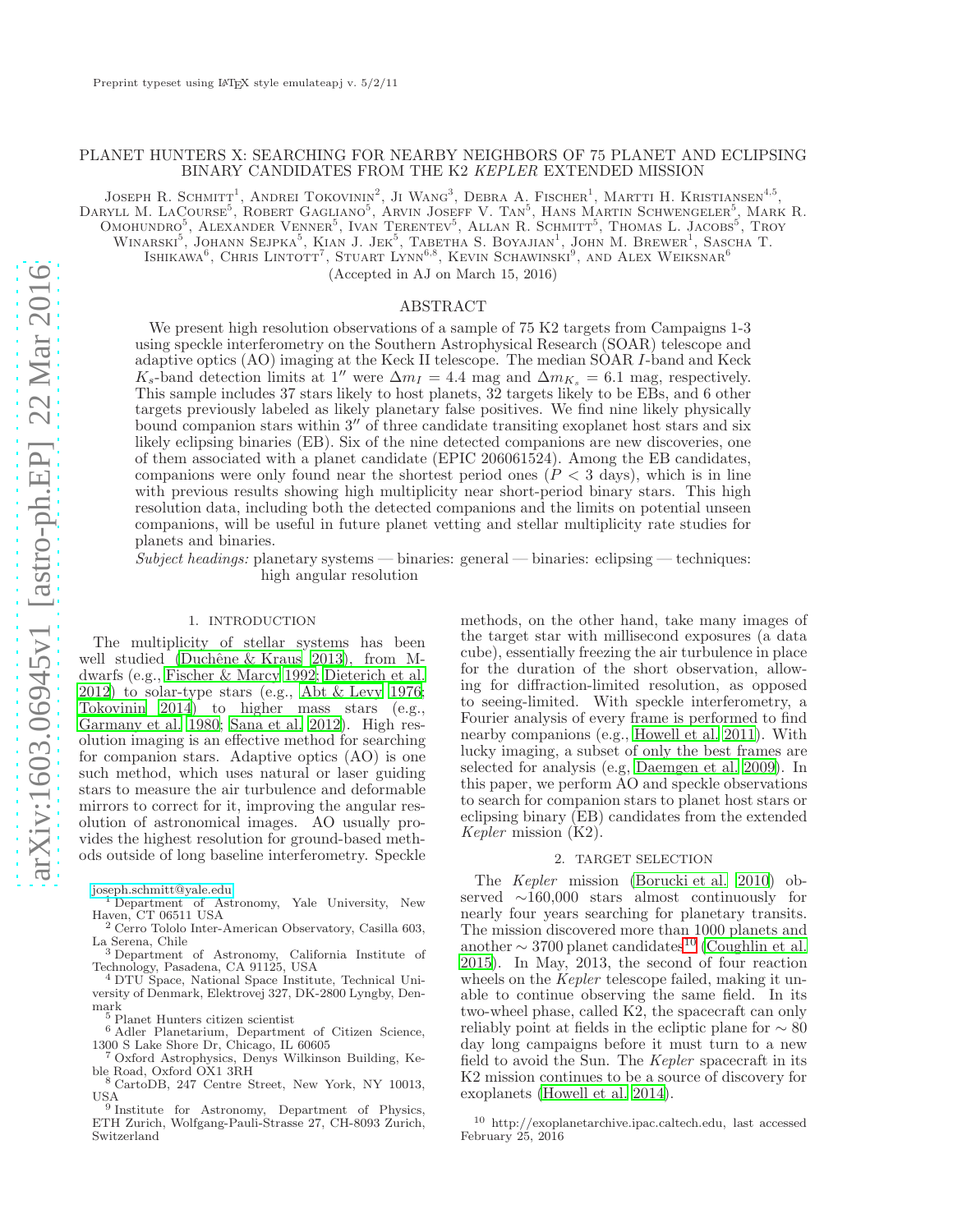Our target list consists of 75 stars observed by K2 during Campaigns 1-3. We conducted followup images of the 56 Campaign 1 (C1) targets and the two Campaign 2 (C2) targets at SOAR and observed the 17 Campaign 3 (C3) targets using Keck. The targets and their designations are listed in Table [A1,](#page-13-0) which also lists the selection biases for each target. The URLs within Table [A1](#page-13-0) contain the GO proposal identifier as well as the full proposal for each target. The periods and epochs for all the EBs and EB candidates are listed in Table [1.](#page-13-0) The planet candidates are discussed more in Section [4.](#page-3-0)

## 2.1. *Planet Hunters Targets*

The citizen science project Planet Hunters<sup>[11](#page-1-0)</sup> (PH, [Fischer et al. 2012](#page-11-10)) was the primary source for finding 45 targets from C1 to C3. PH is a member of the citizen science Zooniverse<sup>[12](#page-1-1)</sup> project [\(Lintott et al.](#page-11-11) [2008\)](#page-11-11). PH volunteers organized their search on their own, surveying data from the K2 self-flat fielding (K2SFF) database [\(Vanderburg & Johnson 2014\)](#page-12-2) or reducing the data themselves with the Guest Observer software PyKE [\(Still & Barclay 2012\)](#page-12-3) or their own, self-created tools (e.g.,  $LcTools@^{13}$  $LcTools@^{13}$  $LcTools@^{13}$ ). Users check light curves for the signature of a planetary transit, EB, or other astrophysical objects (e.g., [Kato & Osaki 2014\)](#page-11-12). This project crowd-sources the analysis of K2 light curves and has been successful in the past in finding planet candidates [\(Fischer et al. 2012;](#page-11-10) [Lintott et al. 2013;](#page-11-13) [Wang et al. 2013](#page-12-4); [Schmitt et al. 2014a;](#page-12-5) [Wang et al.](#page-12-6) [2015\)](#page-12-6), confirming planets [\(Schwamb et al. 2013;](#page-12-7) [Wang et al. 2013;](#page-12-4) [Schmitt et al. 2014b](#page-12-8)), finding EBs [\(LaCourse et al. 2015\)](#page-11-14), and finding other as of yet unidentified signals [\(Boyajian et al. 2015\)](#page-11-15).

Among these 45 PH targets are WASP-85A b [\(Brown et al. 2014\)](#page-11-16), which is a known exoplanet in a binary system, and nine other targets known to be EBs (eight from C1 and one from C3), according to the Guest Observer (GO) proposals requesting the targets. We have classified 10 of the 45 PH targets as Planet Hunter Objects of Interest (PHOIs), which is analagous to the Kepler Objects of Interest (KOI) designation. These were also discovered independently by [Vanderburg et al. \(2015\)](#page-12-9). The rest of the PH targets are either previously known EBs or newly discovered candidate EBs, of which many were also independently found in [Armstrong et al.](#page-11-17) [\(2015a\)](#page-11-17).

## 2.2. *[Foreman-Mackey et al. \(2015](#page-11-18)) Targets*

Thirty of the C1 targets were selected from the K2 C1 planet candidate list by [Foreman-Mackey et al.](#page-11-18) [\(2015\)](#page-11-18), which comprises 36 planet candidates orbiting 31 stars. Several of these were also noted by PH volunteers. We selected all but one star, excluding EPIC 201565013 owing to its faintness,  $K_P$  = 16.91 mag. Of the 30 stars obtained from [Foreman-Mackey et al. \(2015\)](#page-11-18), one of the targets, EPIC 201505350 (K2-19), was later con-

<sup>11</sup> <http://www.planethunters.org/>

<span id="page-1-2"></span><span id="page-1-1"></span><span id="page-1-0"></span><sup>12</sup> <https://www.zooniverse.org/>

firmed to host a planet using ground-based photometric follow-up, transit timing analysis, AO imaging, spectroscopy, and photo-dynamical analysis [\(Armstrong et al. 2015b](#page-11-19); [Barros et al. 2015;](#page-11-20) [Narita et al. 2015\)](#page-12-10). [Montet et al. \(2015](#page-12-11)) later validated planets around 16 of these 30 stars, including the previously mentioned K2-19, using a statistical elimination of astrophysical false positives, while deeming six others to be likely false positives. EPIC 201465501 (K2-9) was also independently validated by [Schlieder et al. \(2016\)](#page-12-12). We observed all 30 of these targets, regardless of their designation.

## 3. OBSERVATIONS AND DATA REDUCTION

On the nights of May 2-3, 2015, we observed 58 stars from the K2 program; 56 were from C1 and two were from C2. We used speckle interferometry with HRCAM [\(Tokovinin & Cantarutti 2008](#page-12-13)), a high resolution camera on the SOAR Adaptive Optics Module (SAM) at the 4.1-meter Southern Astrophysical Research (SOAR) telescope at Cerro Pachón Observatory. On the night of July 29, 2015, a portion of the night was devoted to observing the 17 stars from C3 with the NIRC2 instrument on the Keck II telescope.

## 3.1. *SOAR speckle interferometry*

For the 58 targets observed by SOAR, we used the Bessel *I*-band filter (central wavelength  $= 866.5$ ) nm) on HRCAM because this provided better seeing and a wider bandwidth (FWHM= 391.4 nm) than in the visual and favored the detection of M-dwarf companion stars. Some time was lost because of clouds and technical problems. For both nights, the telescope was pointed directly into a strong wind. This buffeted the telescope and could cause high  $jitter$  up to  $3''$ .

For each target star, we typically took four data cubes with 400 images each. For the first two cubes, the field size was  $6''092 \times 6''092$  using  $200x200$ binned (2x2) pixels with typical exposures of 200 ms. In the last two cubes, we did not bin the data. Correspondingly, the field size shrank to  $3'' \times 3''$ . The exposure times ranged between 20 and 50 ms for the smaller field. For the highest wind conditions, we only collected binned pixel data cubes. The wider fields allowed for the detection of fainter, more distant companions, while the narrow field cubes allow for the detection of brighter, closer companions. The detected companions have all been confirmed in multiple data cubes.

The data were processed using a standard speckle pipeline [\(Tokovinin et al. 2010](#page-12-14)). The pipeline delivered five products for each target: a power spectrum, an auto-correlation function computed from the power spectrum, an average image, an average image re-centered around the centroid, and a shiftand-add image re-centered on the brightest pixel. See Figure [1](#page-3-1) for an example of each image product for EPIC 201555883. The detector orientation and pixel scale were accurately calibrated on wide binaries with well-modeled linear motions.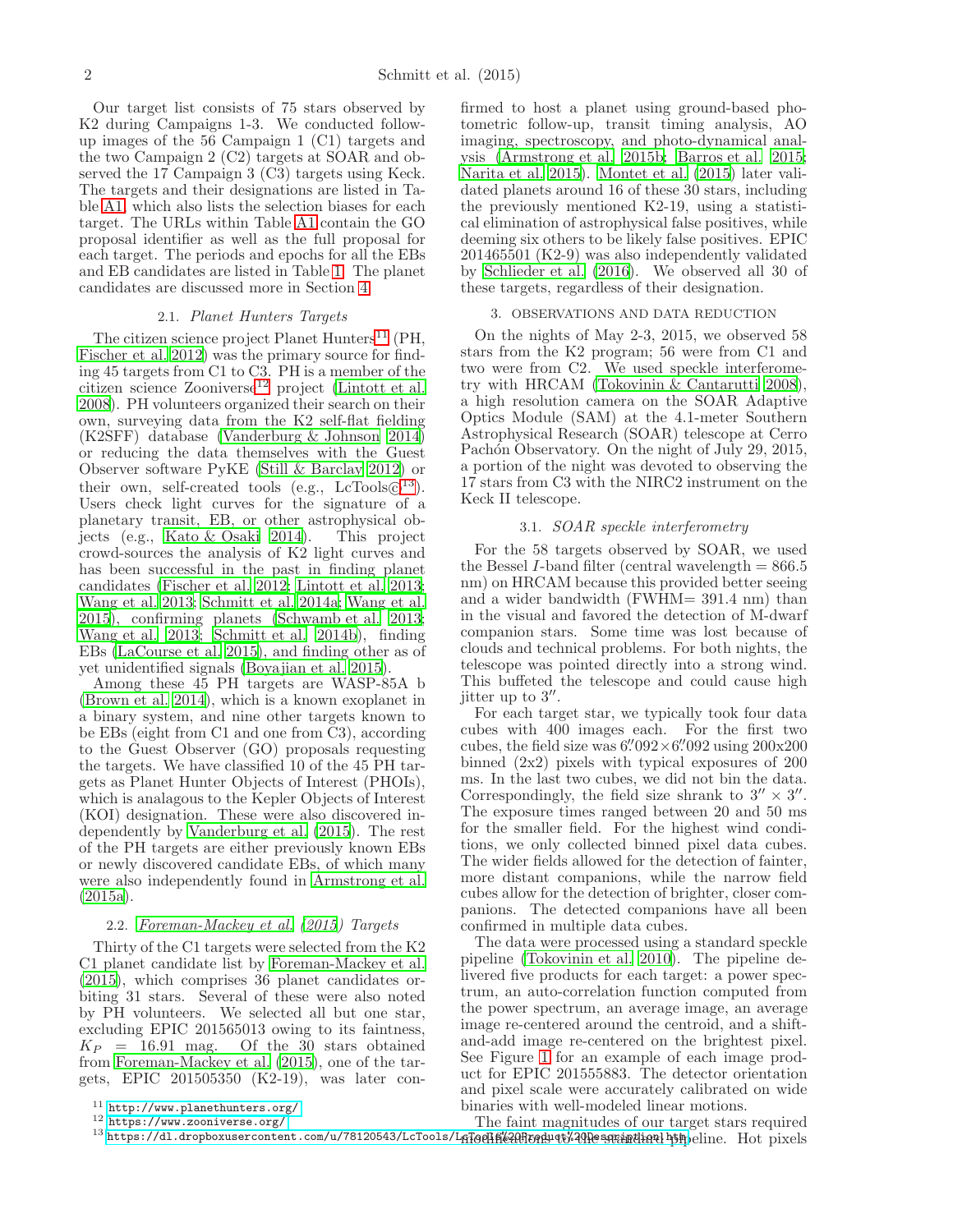Table 1 EB and EBC properties.

| <b>EPIC</b>            | Campaign       | Status     | $P_{\rm PH}$    | Epoch <sub>PH</sub> | $P_{\rm KEB}$                     | Epoch <sub>KEB</sub>         |
|------------------------|----------------|------------|-----------------|---------------------|-----------------------------------|------------------------------|
| ID                     |                |            | (days)          | $(KBJD^a)$          | (days)                            | (KBJD)                       |
| 201160662              | C1             | <b>EBC</b> | 1.537           | 1975.957            | $1.53687 \pm 0.00013$             | 1981.05912 $\pm$<br>.        |
| 201207683              | C1             | <b>EBC</b> | b               | 2002.312            |                                   |                              |
| 201246763              | C1             | <b>EBC</b> |                 | 2014.326            | .<br>43.66300 $\pm$               | $1962.93272 \pm 0.57131$     |
| 201253025c             | C1             | EB         | 43.663<br>3.392 | 1980.767            | $\cdots$<br>$6.78617 \pm 0.00105$ | $1978.12149 \pm 0.03787$     |
|                        |                |            |                 |                     |                                   |                              |
| 201270464 <sup>d</sup> | C1             | <b>EBC</b> | 3.155           | 1977.436            | .                                 |                              |
| $201324549^e$          | C1             | <b>EBC</b> | 2.519           | 1979.500            | .                                 | .                            |
| 201407812              | C1             | <b>EBC</b> | 2.827           | 1979.490            | $2.82678 \pm 0.00030$             | $1984.22530 \pm 0.04365$     |
| 201408204              | C1             | EB         | 8.482           | 2024.606            | $8.48191 \pm 0.00137$             | $2025.34343 \pm 0.03497$     |
| 201458798              | C1             | <b>EBC</b> | 0.619           | 1977.568            | $0.61939 \pm 0.00003$             |                              |
| 201488365              | C1             | EB         | 3.362           | 1975.859            | $3.36426 \pm 0.00039$             | $1981.44082 \pm 0.04704$     |
| 201567796              | C1             | <b>EBC</b> | 5.011           | 1979.536            | $5.00861 \pm 0.00069$             | $2003.31875 \pm 0.03142$     |
| 201576812              | C1             | EB         | 5.730           | 1975.858            | $5.72823 \pm 0.00084$             | $1989.66917 \pm 0.02229$     |
| 201594823              | C1             | EB         | 1.301           | 1976.659            | $1.30062 \pm 0.00010$             | $1977.93351 \pm 0.01931$     |
| 201626686              | C1             | <b>EBC</b> | 5.280           | 1979.356            | $5.28011 \pm 0.00069$             | $1973.08643 \pm 0.03258$     |
| 201648133              | C1             | <b>EBC</b> | 35.020          | 1980.807            | $35.02000 \pm 0.00735$            | $1972.47647 \pm$<br>.        |
| 201665500              | C1             | EB         | 3.054           | 1977.539            | $3.05352 \pm 0.00033$             | $1990.67896 \pm 0.03027$     |
| 201704541              | C1             | EB         | 0.411           | 1976.547            | $0.41138 \pm 0.00002$             | $1975.24518 \pm 0.02477$     |
| 201705526              | C1             | <b>EBC</b> | 18.103          | 1986.610            | $18.09409 \pm 0.00381$            | 2012.62636 $\pm$<br>$\cdots$ |
| 201711881              | C1             | EB         | 5.468           | 1977.988            | $5.46846 \pm 0.00077$             | $1975.43501 \pm 0.30923$     |
| 201725399              | C1             | EBC        | 2.162           | 1978.253            | $2.16127 \pm 0.00020$             | $1986.34269 \pm 0.04807$     |
| 201826968              | C1             | <b>EBC</b> | 0.367           | 1976.608            | $0.36176 \pm 0.00002$             | $1974.23489 \pm 0.03098$     |
| 201890494              | C1             | <b>EBC</b> | 2.536           | 1977.446            | $2.53657 \pm 0.00026$             | $1964.73129 \pm 0.02028$     |
| 201928968              | C1             | <b>EBC</b> | 0.320           | 1980.390            | $0.32000 \pm 0.00001$             | 1979.66097 ±<br>$\cdots$     |
| 203533312f             | C <sub>2</sub> | <b>EBC</b> | 0.176           | 2061.640            | .                                 | .                            |
| 204129699              | C <sub>2</sub> | EBC        | 1.258           | 2060.600            | $1.25780 \pm 0.00010$             | 2061.86700 $\pm$<br>.        |
| 205985357              | C <sub>3</sub> | <b>EBC</b> | 4.128           | 2148.728            | .                                 | .                            |
| 206029314              | C <sub>3</sub> | <b>EBC</b> | 7.026           | 2148.069            | .                                 | .                            |
| 206047297              | C <sub>3</sub> | <b>EBC</b> | 27.317          | 2166.457            | .                                 | .                            |
| 206135075              | C <sub>3</sub> | <b>EBC</b> | 54.976          | 2149.868            | .                                 | .                            |
| 206135267              | C <sub>3</sub> | EB         | 2.533           | 2147.052            | .                                 | .                            |
| 206152015              | C3             | <b>EBC</b> | 0.809           | 2147.088            | .                                 | .                            |
| 206173295              | C <sub>3</sub> | <b>EBC</b> | 2.176           | 2147.784            | .                                 | .                            |
| 206311743              | C <sub>3</sub> | <b>EBC</b> | 4.312           | 2155.042            | .                                 | $\cdot$                      |
| 206380678 <sup>e</sup> | C <sub>3</sub> | <b>EBC</b> | 2.271           | 2147.270            | .                                 | $\cdots$                     |

Note. — We list here the periods and epochs of the EBs and EB candidates both estimated by PH users,  $P_{\rm PH}$  and Epoch<sub>PH</sub>, and many of them also with data from a preliminary Kepler Eclipsing Binary catalog (Prša et al. 2011, K. Conroy 2015, private communication),  $P_{\text{KEB}}$  and Epoch<sub>KEB</sub>.

<sup>a</sup> Kepler Barycentric Julian Day (KBJD) is equal to JD minus 2454833.0 (UTC=January 1, 2009 12:00:00).

<sup>b</sup> Single stellar eclipse (depth ∼ 24%).

<sup>c</sup> PH users counted each transit as a primary transit, while the initial KEB catalog counted primary and

secondary events. This explains the factor of two difference in the periods and the offset in the epoch.

 $^{\rm d}$  Eclipse profile is shallow and V-shaped. May have alternating minima.

<sup>e</sup> Eclipse profile is shallow and V-shaped.

f The EB candidate may have  $P_{\rm PH} = 0.361$  days, double what is listed in the table.

from longer than standard exposures were fixed by removing the dark current and the bias and accounting for the 2x2 binning. Clock-injection charges (CICs) were a major contributor to the power spectrum of faint stars. CICs create a background of spurious photon spikes that bias the centroid of the star towards the middle of the frame, a problem for frames in which the star deviated far from the center, which occurred during periods of high wind. The CICs were removed by smoothing the images with a width of five pixels, taking its medianaverage as the background, and then subtracting it. A threshold of 0.3 times the maximum intensity above the background was also subtracted (and clipped at zero). This produces a properly centered image. To reduce the noise associated with CICs, we multiplied each re-centered image by a Gaussian mask of 15-pixel (0"46) FWHM and calculated alternative power spectra from those masked images. Masking improved the signal-to-noise ratio in the

power spectrum, making closer companions more detectable at the expense of reducing detectability of companions beyond 0. Since high wind resulted in temporary losses of the image from the field of view (FOV), we removed frames if the centroid was calculated to be within 20 pixels of the frame border. For the shift-and-add method, if the brightest pixel was more than 20 pixels away from the centroid, the frame was removed as a likely cosmic ray event.

## 3.2. *Keck AO imaging*

We observed 17 K2 C3 planet candidates with the NIRC2 instrument at the Keck II telescope (Mauna Kea, Hawaii, United States). NIRC2 is a near infrared imager designed for the Keck AO system [\(Wizinowich et al. 2000\)](#page-12-16). The observations were made on UT July 29, 2015, with  $0.8$ -1.  $\degree$  0. Seeing. We selected the narrow camera mode, which has a pixel scale of 10 mas/pixel. The FOV is thus  $10'' \times 10''$  for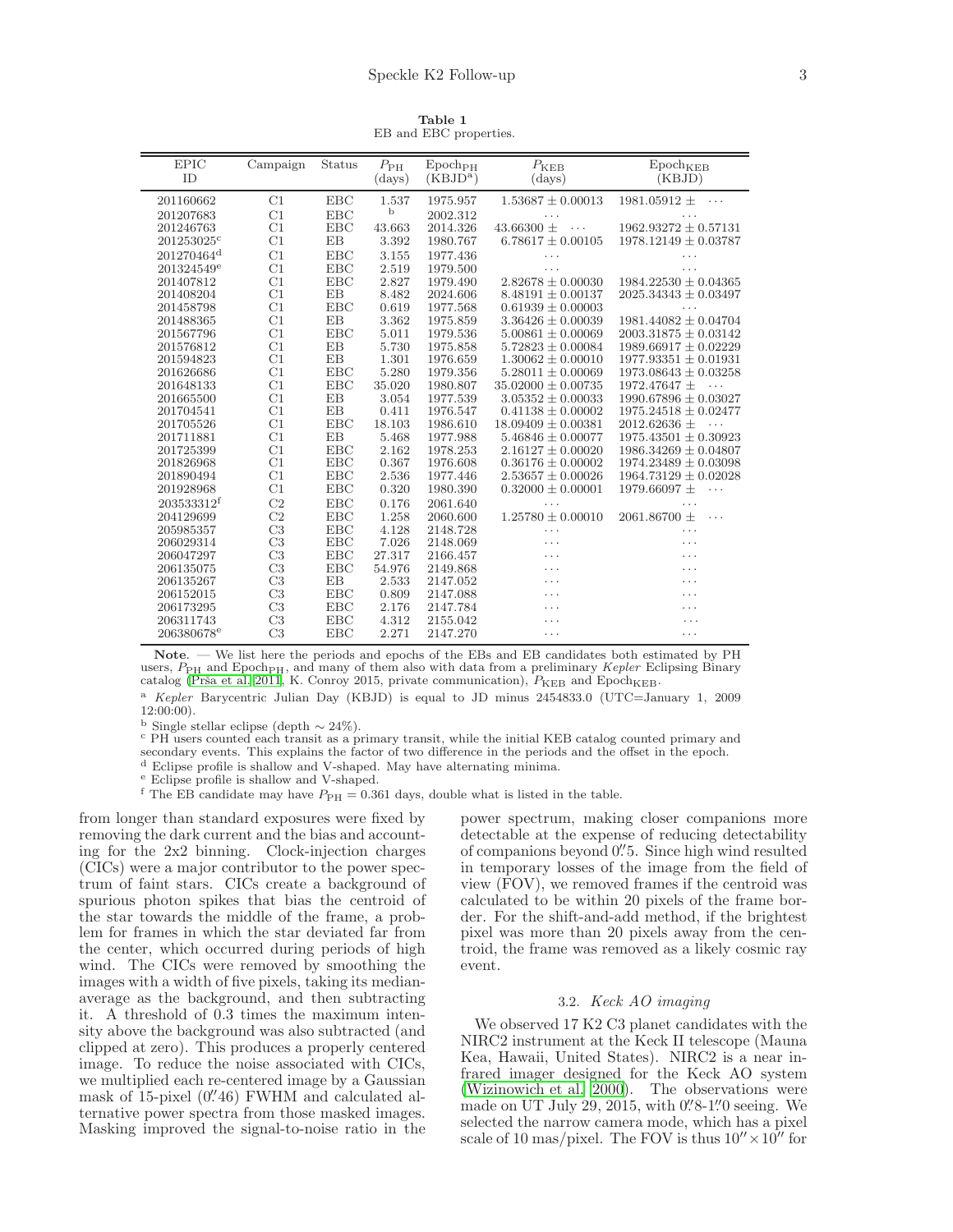4 Schmitt et al. (2015)



## <span id="page-3-1"></span>Average SAA

**CENT** 

Figure 1. The various data products produced by the reduction pipeline for a single star (EPIC 201555883), i.e., a nondetection. The top left image is what a single frame in the analysis looks like, while the other five images show composites of all frames: the power spectrum, auto-correlation function (ACF), the average image, the average image re-centered around the centroid (CENT), and the shift-and-add method (SAA) of centering the image on the brightest pixel. The large jitter in the average image is caused by wind buffeting the telescope. The scale of each image is  $6''$  092  $\times$   $6''$  092.

a mosaic 1K×1K detector. All images were taken in the  $K_s$  band, which provides higher sensitivity than  $J$  and  $H$  band for bound companions with late spectral type. Among the many sensors that allow the primary mirror segments to act as one mirror, an error in one of the sensors caused a co-phasing issue with about 25% of the mirror segments. The Keck team hopes to implement better alarms on the primary mirror to alert them to similar mirror-induced image quality problems (J. Lyke 2016, private communication). This degraded our AO-corrected point spread function and decreased our performance relative to standard NIRC2 observations. Exposure time was set such that the peak flux of the target was at least 5,000 ADU after co-add. Before coadd, peak flux was limited to 2,000 ADU to avoid non-linearity and detector persistence. We used a 3 point dither pattern (three corners of a square) with a throw of 2'5. We avoided the lower left quadrant in the dither pattern because it has a much higher instrumental noise than the other three quadrants on the detector.

The raw Keck NIRC2 AO data were processed using standard techniques to replace bad pixels, subtract dark frames, flat-field, subtract sky background, and align and co-add frames. Our own custom program recorded the differential magnitude,

separation, position angle  $(\theta)$ , and detection significance. All detections were then visually checked to remove confusions such as speckles, background extended sources, and cosmic ray hits.

#### 4. TRANSIT FITTING FOR PHOIS

<span id="page-3-0"></span>For each of the PHOIs listed in Table [2,](#page-6-0) we downloaded the K2SFF light curves from [\(Vanderburg & Johnson 2014\)](#page-12-2). The K2SFF data reduction process removes the effect of the spacecraft thruster fires that occur approximately every six hours, although it does not do so perfectly in all cases. The K2SFF reduction process is not intended to remove stellar variations. We flattened these K2SFF light curves with low-order  $(n \leq 4)$  polynomial fits to out-of-transit data and clipped the light curves around the transits using a combination of our own codes, the aforementioned PyKE software, and the IDL program autoKep [\(Gazak et al.](#page-11-21) [2012\)](#page-11-21). One occasional side effect of the K2SFF reduction process was a ringing-like signature in the location where a transit should have been. These affected transits were typically removed from our analysis. However, in the three-transit case of EPIC 206155547, we extracted one of these badly reduced transits from the raw data since there was no apparent data discontinuity caused by a thruster fire during the transit. We then fit the raw, out-of-transit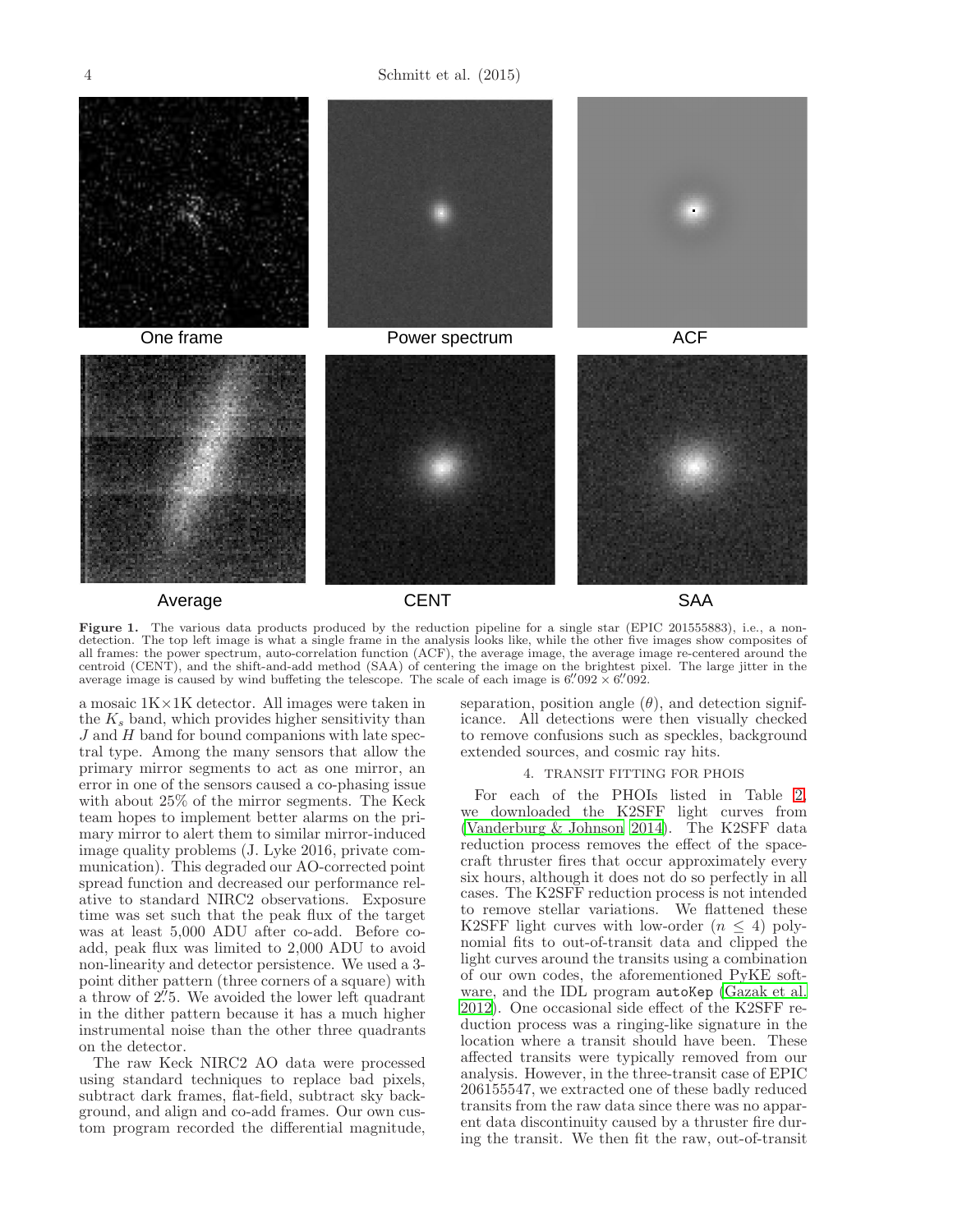data on either side of the transit to a quadratic polynomial and removed the trend in a similar manner as the flattening of the K2SFF light curves. Another common effect was a spike in brightness within transits, which typically degraded the transit to such a degree that the transit was simply removed from analysis. One exception is the brightness spike in the first transit of EPIC 201516974. Due to its longer period  $(P = 36.7 \text{ d})$  and thus longer duration, the spike degraded only a minority of the transit. Therefore, we simply masked the spike out (partially shown in gray squares in Figure [2\)](#page-5-0).

Some of the PHOIs have suspected signals of stellar activity, either from large-scale brightness variations in the overall light curve or from bumps within the transit. For EPIC 206432863, we masked out two suspected starspot crossings (shown in gray in Figure [2\)](#page-5-0). For other stars, there were no sharp, clearly defined starspot or plage crossings, but small-scale stellar activity was evident in the increased scatter in the in-transit residuals of some of the fits.

The transit parameters were fit by the IDL program TAP [\(Gazak et al. 2012\)](#page-11-21), an MCMC fitting routine using EXOFAST [\(Eastman et al.](#page-11-22) [2013\)](#page-11-22) to calculate [Mandel & Agol \(2002](#page-12-17)) transit models using a wavelet-based likelihood function [\(Carter & Winn 2009\)](#page-11-23). TAP was used to fit the impact parameter  $b$ , the transit duration  $T$ , the ratio of the planet radius to the stellar radius  $R_P/R_*$ , the midtransit times, linear and quadratic limb darkening, red and white noise, and the coefficients of a quadratic normalization polynomial for each individual transit event (in case of an imperfectly normalized or flattened light curve). The ratio of the semi-major axis to the stellar radius  $a/R_*$ and the inclination i were derived from the posterior of each solution by TAP using  $T$  and  $b$ . Circular orbits were assumed. Each set of transits were fit with ten MCMC chains of various lengths  $(100,000-2,000,000)$  to ensure no indication of nonconvergence according to the Gelman-Rubin statis-tic [\(Gelman & Rubin 1992\)](#page-11-24). The period  $P$  is poorly constrained by TAP. Therefore, for each PHOI, we randomly drew 1,000,000 samples of each individual transit's midpoint from the TAP posterior and calculated the period between consecutive fitted transits, taking into account missing transits where necessary. We then took the median and its  $1\sigma$  upper and lower error bars. The transits and their fits are shown in Figures [2.](#page-5-0)

One important caveat to the numbers in Table [2](#page-6-0) and the best-fit lines in Figure [2](#page-5-0) is that we have chosen to present the median values and their  $1\sigma$  error bars as they better capture the distribution of each parameter. However, the median value is not necessarily the most likely model. Transit light curve fitting can result in bimodal distributions due to weak degeneracies between the parameters, such as T and b. More often than not, the effect is minor, and the median value closely approximates the most likely value for the most important physical parameters, such as  $R_P/R_*$ . However, there are cases where the most likely value is moderately different from the

median, even being at the edge of the  $1\sigma$  error bars in the more extreme cases. In Figure [2,](#page-5-0) this causes the structure one sees in the residual to the median model. One specific example of this effect is the fit for EPIC 206082454 (PHOI-6 b). The median value of  $R_P/R_*$  is actually a local minimum. For this planet, the upper and lower  $1\sigma$  limit closely approximates the center of the two local maxima. This has the effect in Figure [2](#page-5-0) of placing the fit line below most of the data points in the bottom of the transit. The same applies for EPIC 206245553 (PHOI-8 b). For both stars,  $a/R_*$  and i also show a bimodal distribution. To qualitatively show the agreement (or disagreement) between the median model and the single most likely individual model, we also plot the most likely single model from the MCMC analysis in yellow.

#### 5. RESULTS

#### 5.1. *Previously known binaries*

For all 75 targets, we searched the literature for companions within our FOV. Our search included several surveys and catalogs: APASS [\(Henden & Munari 2014\)](#page-11-25), SDSS [\(Alam et al.](#page-11-26) [2015\)](#page-11-26), 2MASS [\(Skrutskie et al. 2006\)](#page-12-18), WISE [\(Wright et al. 2010\)](#page-12-19), and the Washington Double Star (WDS) catalog [\(Mason et al. 2001\)](#page-12-20). Many of the potential companions were low signal to noise, had aberrations caused by diffraction spikes (particularly in SDSS), or were otherwise unlikely to be true stars. We performed a manual triage to include only high quality detections of companion stars. Unfortunately, however, the two C2 targets and 11 of the 17 C3 targets have not been observed by SDSS. We identified four known companions in the literature search, one in SDSS (EPIC 201890494), one in the WDS catalog (EPIC 201862715), and two in [Montet et al. \(2015,](#page-12-11) EPIC 201546283 and EPIC 201828749).

The companion to EPIC 201890494 found by SDSS was successfully recovered. We also recovered the companion to EPIC 201862715 (WASP-85). This is a visual, G-K dwarf binary system [\(Burnham 1882](#page-11-27)) listed in the WDS catalog. The primary component hosts an inflated hot Jupiter, named WASP-85A b, which was confirmed via ground-based photometry, radial velocities, and K2 photometry [\(Brown et al. 2014\)](#page-11-16).

The two other stars known to have companions were discovered by [Montet et al. \(2015](#page-12-11)), who observed seven of the candidates in [Foreman-Mackey et al. \(2015](#page-11-18)) with the Palomar High Angular Resolution Observer (PHARO) infrared detector [\(Hayward et al. 2001\)](#page-11-28) AO system [\(Dekany et al. 2013](#page-11-29)) at the 5.1 meter Palomar The two of their targets that resulted in a detection of a nearby companion star were EPIC 201546283 and EPIC 201828749. We recovered only the latter companion, which was originally measured to have  $\rho = 2''46 \pm 0''04$ and  $\Delta m_J = 1.462 \pm 0.012$  mag (B. Montet 2015, private communication). The unrecovered companion was likely missed due to the combination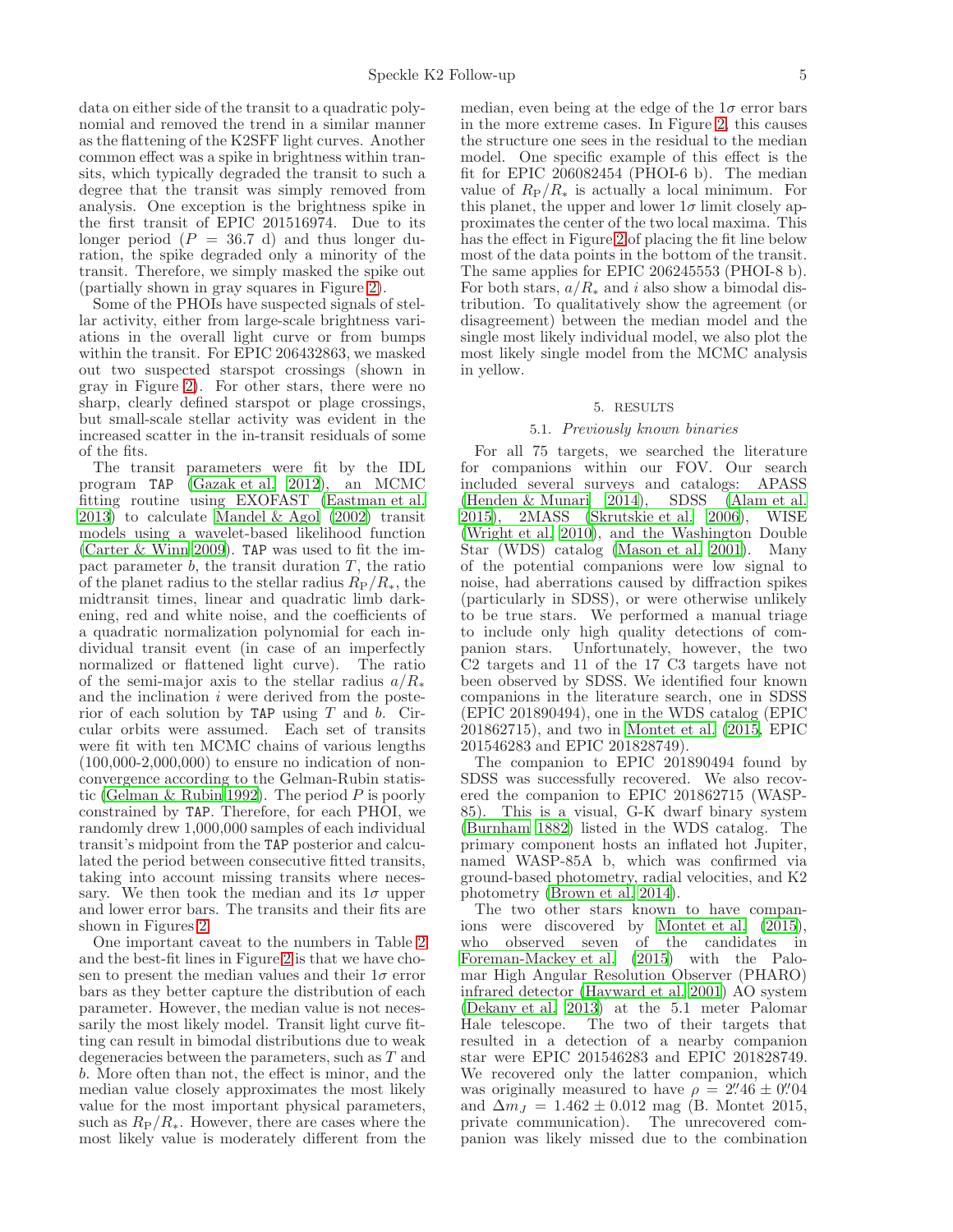

<span id="page-5-0"></span>Figure 2. Top panels are the transit fits for all PHOIs. Odd-numbered transits (one-based indexing) are shown in red squares, while even-numbered transits are shown in blue circles. The solid, black line is the median model fit, while the most likely individual model from the MCMC analysis is highlighted in yellow. Visible differences between these two fit lines are caused<br>by the bimodality of the MCMC results. A representative error bar  $(\pm \sigma)$  is shown in black in t above the label for number of transits. Grayed squares for EPIC 201516974 represent data points masked due to detrending issues, while grayed circles and squares for EPIC 206432863 represent data points masked due to suspected starspot crossings. Bottom panels display the residuals of the data minus the median model. Comparing to the median model results in some structure in the residuals when there is a significant difference between the median model and the most likely model.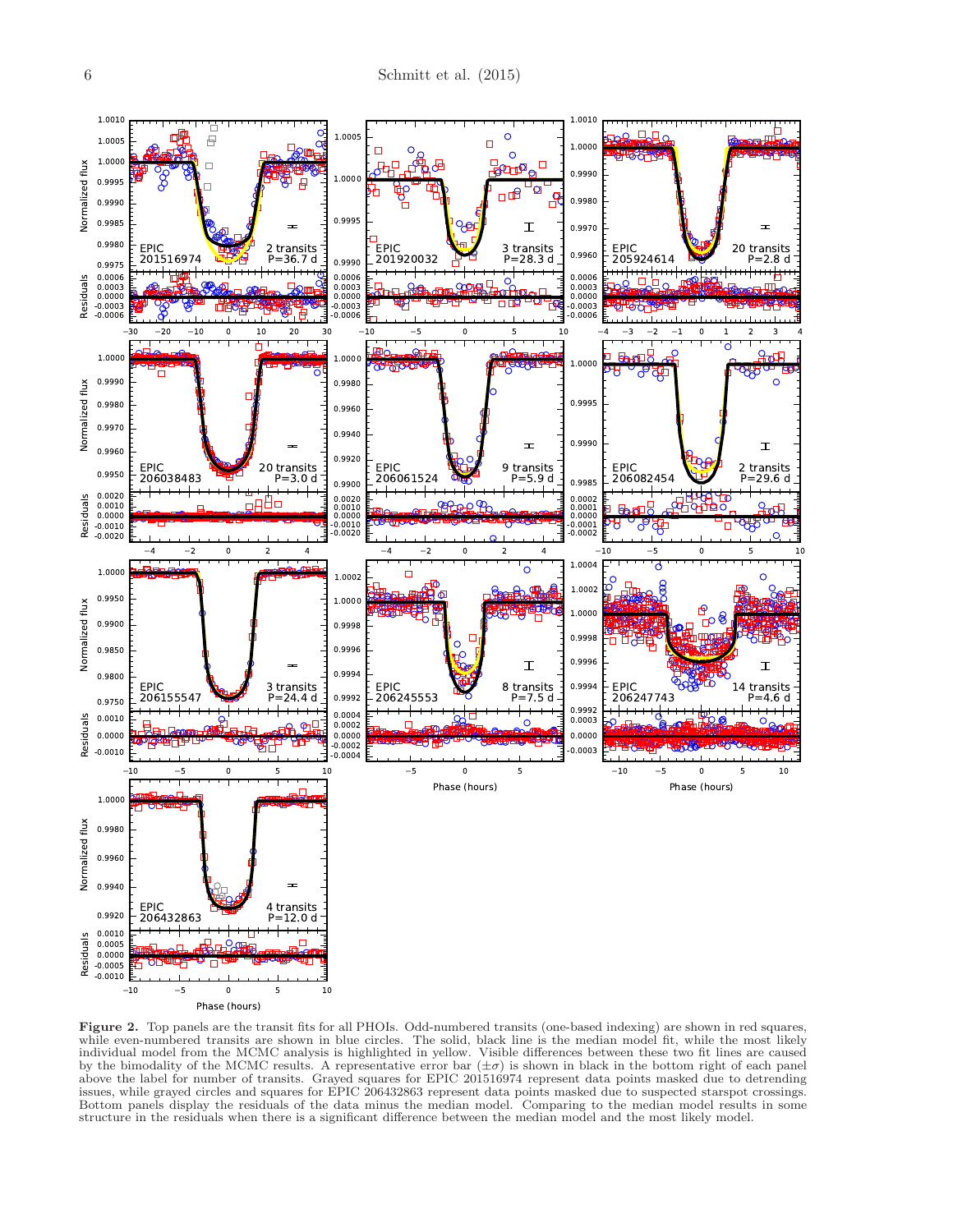Table 2 PHOI transit fit results and derived parameters.

<span id="page-6-0"></span>

| <b>EPIC</b><br>ID                                                                                                              | PHOI<br>ID <sup>a</sup>                                                                                                                                     | $\overline{P}$<br>(days)                                                                                                                                                                                                                                                                                                                                                                                                                                                                                                                                                                                                                                                                                                                                                                                                                                                                                                                                                                            | Epoch<br>$(KBJD^b)$                                                                                                                                                                                                                                                                                                                                                                                    | T<br>(hours)                                                                                                                                                                                                                                                                                                                                                | b                                                                                                                                                                                                                                                                                                 | $R_{\rm P}/R_*$                                                                                                                                                                                                                                                                                                                                                     | $a/R_*$                                                                                                                                                                                                                                                                 | $(\text{deg})$                                                                                                                                                                                                                                                 |
|--------------------------------------------------------------------------------------------------------------------------------|-------------------------------------------------------------------------------------------------------------------------------------------------------------|-----------------------------------------------------------------------------------------------------------------------------------------------------------------------------------------------------------------------------------------------------------------------------------------------------------------------------------------------------------------------------------------------------------------------------------------------------------------------------------------------------------------------------------------------------------------------------------------------------------------------------------------------------------------------------------------------------------------------------------------------------------------------------------------------------------------------------------------------------------------------------------------------------------------------------------------------------------------------------------------------------|--------------------------------------------------------------------------------------------------------------------------------------------------------------------------------------------------------------------------------------------------------------------------------------------------------------------------------------------------------------------------------------------------------|-------------------------------------------------------------------------------------------------------------------------------------------------------------------------------------------------------------------------------------------------------------------------------------------------------------------------------------------------------------|---------------------------------------------------------------------------------------------------------------------------------------------------------------------------------------------------------------------------------------------------------------------------------------------------|---------------------------------------------------------------------------------------------------------------------------------------------------------------------------------------------------------------------------------------------------------------------------------------------------------------------------------------------------------------------|-------------------------------------------------------------------------------------------------------------------------------------------------------------------------------------------------------------------------------------------------------------------------|----------------------------------------------------------------------------------------------------------------------------------------------------------------------------------------------------------------------------------------------------------------|
| 201516974<br>201920032<br>205924614<br>206038483<br>206061524<br>206082454<br>206155547<br>206245553<br>206247743<br>206432863 | 1 <sub>b</sub><br>2 <sub>b</sub><br>3 <sub>b</sub><br>4 b<br>5 <sub>b</sub><br>6 <sub>b</sub><br>7 <sub>b</sub><br>8 b<br>9 <sub>b</sub><br>10 <sub>b</sub> | $36.7099^{+0.0124}_{-0.0126}$<br>$28.2717^{+\tilde{0}.\tilde{0}1\tilde{4}1}_{\Omega$<br>$-0.0139$<br>$2.8493^{+0.0013}_{-0.0013}$<br>$-0.0015$<br>$3.0026^{+\overset{\bullet}{0}.\overset{00}{0012}}$<br>$-0.0012$<br>$5.8797^{+0.0018}_{-0.0015}$<br>$29.6260^{+0.0016}_{-0.0017}$<br>$24.3872^{+0.0010}_{-0.0012}$<br>$7.4950^{+0.0084}_{-0.0023}$<br>$-0.0069$<br>$4.6028^{+\overset{\bullet}{0}.\overset{\bullet}{0}.\overset{\bullet}{0}.\overset{\bullet}{0}.\overset{\bullet}{0}.\overset{\bullet}{0}.\overset{\bullet}{0}.\overset{\bullet}{0}.\overset{\bullet}{0}.\overset{\bullet}{0}.\overset{\bullet}{0}.\overset{\bullet}{0}.\overset{\bullet}{0}.\overset{\bullet}{0}.\overset{\bullet}{0}.\overset{\bullet}{0}.\overset{\bullet}{0}.\overset{\bullet}{0}.\overset{\bullet}{0}.\overset{\bullet}{0}.\overset{\bullet}{0}.\overset{\bullet}{0}.\overset{\bullet}{0}.\overset{\bullet}{0}.\overset{\bullet}{0}.\overset{\bullet}{0}.\overset{\bullet$<br>$11.9897^{+0.0008}_{-0.0003}$ | $1986.8056_{-0.0095}^{+0.0098}$<br>$2000.2058^{+0.0051}_{-0.0056}$<br>$-0.0059$<br>$2150.4245^{+0.0008}_{-0.0008}$<br>$2149.0598^{+\bigcirc}_{0.0005}$<br>$2153.3239^{+0.0006}_{-0.0006}$<br>$2160.5402^{+0.0011}_{-0.0011}$<br>$2152.8841^{+0.0002}_{-0.0000}$<br>$-0.0002$<br>$2154.6728^{+0.0013}_{-0.0019}$<br>$-0.0018$<br>$+0.0047$<br>2147.8210<br>$-0.0041$<br>$2150.8263_{-0.0005}^{+0.0005}$ | $0.736_{-0.039}^{+0.070}$<br>$0.171^{+0.011}_{-0.011}$<br>$-0.010$<br>$0.078 + 0.001$<br>$-0.002$<br>$0.120^{+0.001}_{-0.001}$<br>$-0.001$<br>$0.093_{-0.003}^{+0.003}$<br>$0.194^{+0.006}_{-0.004}$<br>$0.226^{+0.001}_{-0.002}$<br>$-0.002$<br>$0.147^{+0.003}_{-0.002}$<br>$-0.005$<br>$0.341^{+0.008}_{-0.01}$<br>$-0.009$<br>$0.223^{+0.001}_{-0.002}$ | $0.90^{+0.03}_{-0.12}$<br>$0.01^{+0.74}_{-0.75}$<br>$0.14^{+0.49}_{-0.49}$<br>$-0.61$<br>$0.80^{+0.01}_{-0.01}$<br>$-0.02$<br>$0.80_{-0.03}^{+0.03}$<br>$0.09_{-0.86}^{+0.74}$<br>$0.29_{-0.63}^{+0.07}$<br>$0.28^{+0.57}_{-1.01}$<br>$0.04^{+0.02}_{-0.02}$<br>$-0.55$<br>$0.29_{-0.78}^{+0.22}$ | $0.0489^{+0.0028}_{-0.0033}$<br>$0.0264^{+0.0047}_{-0.0020}$<br>$0.0574^{+0.0032}_{-0.0012}$<br>$-0.0019$<br>$0.0696^{+0.0010}_{-0.0010}$<br>$0.0982^{+0.0024}_{-0.0020}$<br>$0.0348_{-0.0022}^{+0.0036}$<br>$0.1401^{+0.0014}_{-0.0013}$<br>$-0.0013$<br>$0.0239^{+0.0035}_{-0.0003}$<br>$-0.0021$<br>$0.0178^{+0.0012}_{-0.0005}$<br>$0.0787^{+0.0010}_{-0.0011}$ | 2.2<br>$6.9^{+}_{-}$<br>0.7<br>$42.8^{+\ \ 8.2}_{-18.3}$<br>1.8<br>$10.1^{+}$<br>1.6<br>0.5<br>$4.9^{+}$<br>0.5<br>Ö.9<br>$12.1^{+}$<br>0.8<br>$36.8^{+\,9.9}_{-11.9}$<br>0.6<br>$32.4^{+}$<br>0.6<br>3.6<br>$11.8^{+}$<br>0.5<br>$3.8^{+}$<br>0.7<br>0.8<br>$15.1^{+}$ | $82.6^{+2.5}_{-1.1}$<br>$89.3^{+0.5}_{-1.3}$<br>$87.5^{+1.7}_{-2.0}$<br>$-2.0$<br>$80.6^{+0.9}_{-1.2}$<br>$86.2^{+0.4}_{-0.4}$<br>$89.0^{+0.7}_{-1.0}$<br>$89.4^{+0.1}_{-0.1}$<br>$86.7^{+2.4}_{-2.9}$<br>$83.4^{+4.6}_{-2.2}$<br>-6.9<br>$88.2^{+0.4}_{-0.3}$ |

Note. — For definitions of each parameter, see Section [4.](#page-3-0) These are the median and  $1\sigma$  values from the TAP fits, which are not necessarily the best fit models. See Section [4](#page-3-0) for a

<sup>a</sup> Full PC names are PHOI-1 b, PHOI-2 b, etc.

 $b$  Kepler Barycentric Julian Day (KBJD) is equal to JD minus 2454833.0 (UTC=January 1, 2009 12:00:00).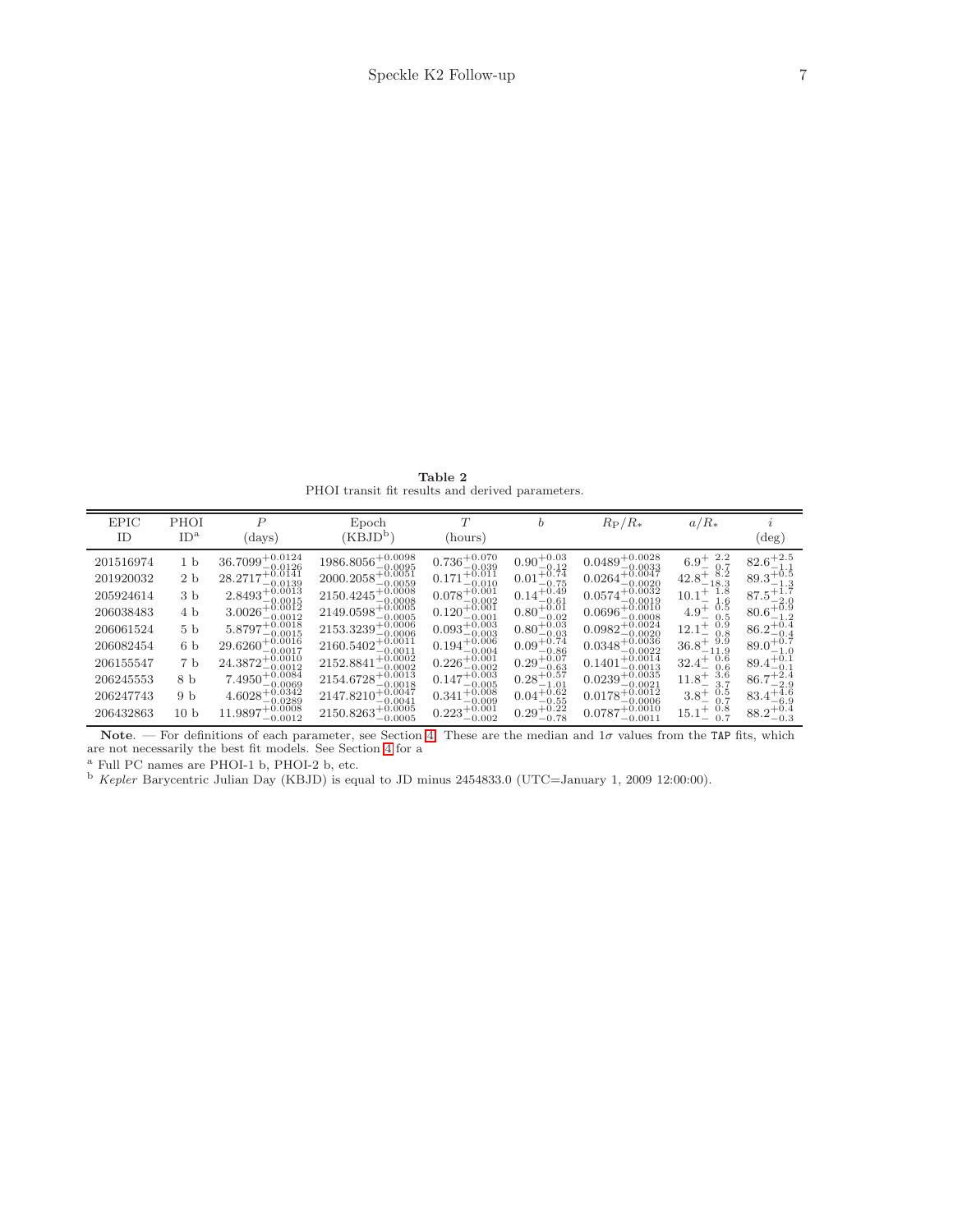of the companion's distance from the primary  $(\rho = 2\degree/98 \pm 0\degree/05)$ , putting it at the edge of our detector, and its faintness  $(\Delta m_{K_s} = 3.72 \text{ mag})$ , B. Montet 2015, private communication), which implies a higher  $\Delta m_I$  close to our detection limit of  $\Delta m_I = 5.0$  at  $> 2''$  for this star.

All three companions recovered were found with the SOAR observations. See Table [3](#page-9-0) for their properties and Figure [3](#page-8-0) for images of the companions. These images are for illustrative value only and were not used to make the discovery. Each companion was found independently in multiple data cubes.

#### 5.2. *New Detections*

We detected three new companions with the SOAR observations (see Table [3\)](#page-9-0). From the SOAR observations, we did not discover any new stellar companions among the planet candidates. Of the eight known EBs, one new companion was discovered (EPIC 201704541). Around the 17 EB candidates, two new companion stars were discovered near EPIC 201324549 and EPIC 201826968. See Figure [3](#page-8-0) for speckle images of the companions. Again, these images are for illustrative value only. Each new companion was found in multiple data cubes.

We also detected three new companions with the Keck observations (again, Table [3\)](#page-9-0). From the Keck AO imaging, all three newly discovered companions are within 1′′ of the primary star. One companion was near one of the PHOIs (EPIC 206061524), one was near the EB (EPIC 206135267), and one was near an EB candidate (EPIC 206152015). See Figure [4](#page-9-1) for the AO detection images.

#### 5.3. *Non-detections*

We discovered companion stars for only 12% of our targets. However, non-detections are as important as detections in determining multiplicity rates. Due to distortions when measuring detection limits around binaries, we place detection limits only on the non-detections. We estimated detection limits by the standard technique of calculating root-meansquare intensity fluctuations,  $\sigma$ , in annular zones of increasing radii and assumed that a companion with a central intensity of  $5\sigma$  would be detectable. For the SOAR non-detections, we also verified detection limits by simulating  $\approx 100$  companions near the expected  $5\sigma$  detection curve for each star and attempting to recover them, typically validating the  $5\sigma$  initial estimate for the detection curve, although it appeared to be a slightly conservative estimate. Overall, the detection curves are more accurate at larger separations as the area of the annulus becomes larger. The deeper, binned exposures gave better detections at large separations up to  $3''$ .

Table [4](#page-10-0) and Figure [5](#page-11-30) show the detection curves for all 66 stars with no detections. Figure [5](#page-11-30) also shows the median detection curve and the separations and  $\Delta m$ 's for all detections from both instruments, both previously known and newly discovered. Five of the companions are at sub-arcsecond separations.

## <span id="page-7-0"></span>5.4. *Physical association of the detected companions*

Detected companions may be either physically bound to the primary star or may be a foreground or background star. We tested the probability that any of our detections could be the result of a chance alignment with a non-physically associated star. We used the TRILEGAL Galactic population model [\(Girardi et al. 2005\)](#page-11-31) to simulate a one square degree Galactic population of stars in the direction of each target with a detected companion and created nine simulated fields, one for each star with a companion. We assumed that the distribution over this one square degree was uniform. All of our detected companion stars from SOAR are brighter than  $m_I = 15.0$  mag, and all of our detected companion stars from Keck are brighter than  $m_{K_s} = 16.0$  mag, so we counted the number of brighter stars in each respective field (i.e., brighter than  $m_I = 15.0$  mag for SOAR fields and brighter than  $m_{K_s} = 16.0$  mag for Keck fields). We then divided that number of stars by one square degree to get a surface density of stars and then multiplied by our FOV to determine the probability that any of these stars would be within our FOV. For the nine stars, the probability of chance projection within 3′′ of the primary ranges between 0.07% and 0.5%. The probabilities are even lower when considering separations less than or equal to the measured companion separations rather than the entire 3′′ range (see Table [3\)](#page-9-0), strongly suggesting that all detected companions at these high Galactic latitudes are physically associated with their respective primaries.

#### 6. DISCUSSION

High resolution imaging is particularly important for exoplanets studies. If a companion star is detected, it means that the signal from the planet is diluted and that the true planet radius is larger than initially measured. The magnitude of this increase depends on the relative brightness of the two stars and knowledge of which star the planet orbits. If the two stars are of near equal brightness, the true planet radius will be about half that which was measured. For binaries with a large  $\Delta m$ , the true planet radius will either be nearly the same as the measured value (if the planet orbits the primary star), or the true planet radius will be greatly increased (if the planet orbits the secondary star). A good example of correcting for the dilution caused by a companion star is shown in [Dressing et al. \(2014](#page-11-32)). The average planetary radius from transit surveys may be underestimated by a factor of 1.5, although this can be reduced to 1.2 with radial velocity and high resolution data [\(Ciardi et al. 2015\)](#page-11-33).

These data are also useful for the statistical validation of planet candidates. Both detections and non-detections with contrast curves can provide sufficient constraints to rule out enough parameter space from astrophysical false positives to statistically validate the planet candidate as a true planet. This has been done for many planets with the BLENDER code (e.g., [Torres et al. 2011\)](#page-12-21).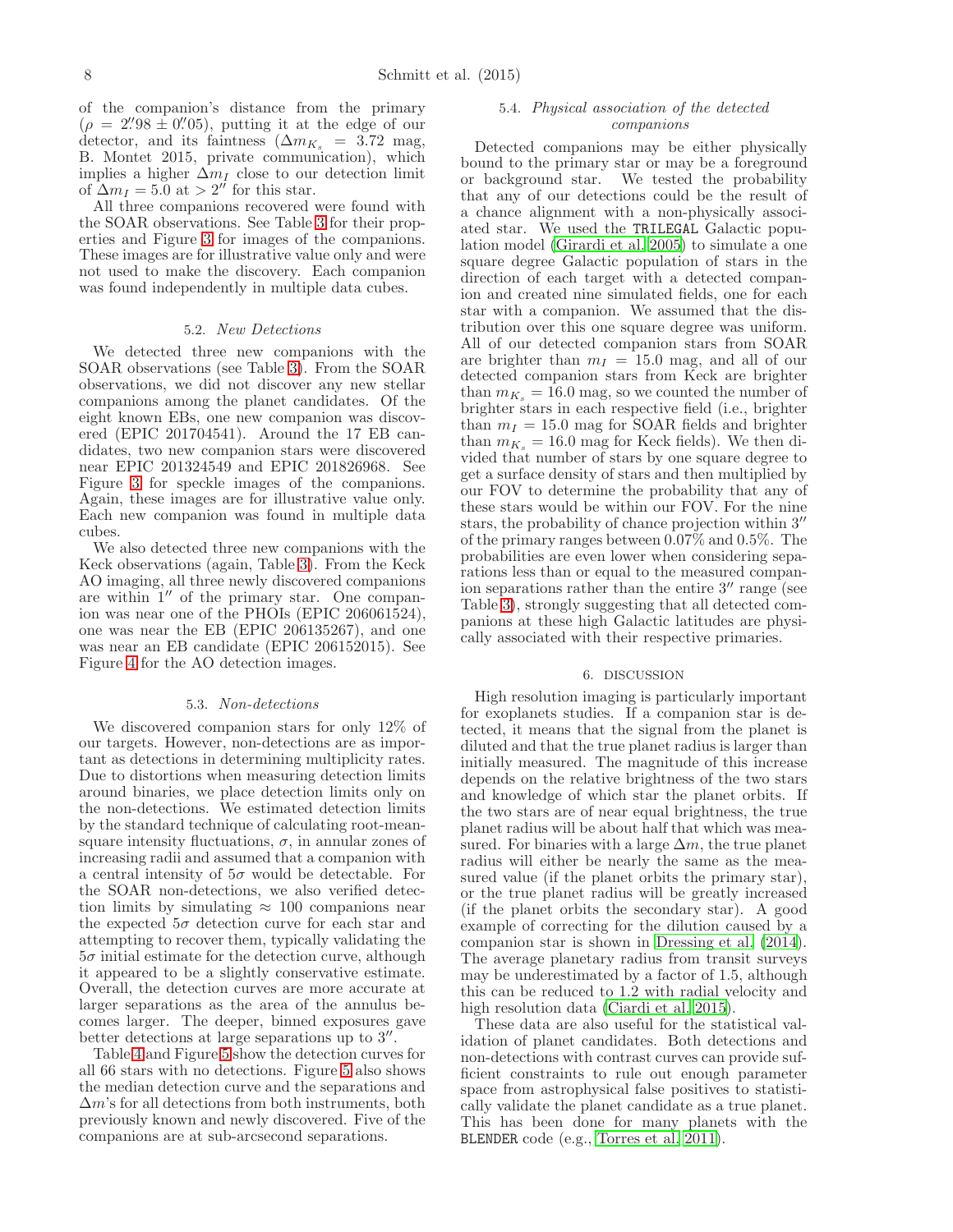

EPIC 201324549  $\rho = 0.07$ ",  $\Delta m_I = 0.8$  mag

EPIC 201704541  $\rho = 2.28$ ",  $\Delta m_I = 2.4$  mag

EPIC 201826968  $\rho = 0.63$ ",  $\Delta m_I = 2.8$  mag



Figure 3. The binaries detected by SOAR speckle interferometry. Arrows point to the sub-arcsecond detections. The companion to EPIC 201324549 can be seen in the blue bump to the north-northeast, while the companion to EPIC 201826968 can be seen as the yellow bump south of EPIC 201826968. These images are for illustrative value only. They were not used to make the discovery. Each companion was independently detected in multiple data cubes.

<span id="page-8-0"></span>Recently, studies have also attempted to determine the relationship between stellar multiplicity and exoplanets. The multiplicity rate of known exoplanet hosts compared to stars not known to host planets can inform our knowledge of planet forma- $\chi$  tion<sup>[14](#page-8-1)</sup>. If exoplanets are more frequently found in multiple star systems, one can assume that multiplicity enhances planet formation. If exoplanets are found to be less common in multiple star systems, one can conversely assume that multiplicity suppresses planet formation. Studies differ on whether the multiplicity rate of known exoplanet host stars is consistent with the multiplicity rate of stars without known exoplanets [\(Bonavita & Desidera](#page-11-34) [2007;](#page-11-34) [Raghavan et al. 2010](#page-12-22); [Lodieu et al. 2014\)](#page-12-23) or whether the multiplicity rate of known exoplanet host stars is lower (Mugrauer  $\&$  Neuhäuser 2009; [Roell et al. 2012](#page-12-25); [Wang et al. 2014](#page-12-26)). The existence

of companion stars may also influence the architecture of planetary system (e.g., [Quintana et al.](#page-12-27) [2007;](#page-12-27) [Desidera & Barbieri 2007;](#page-11-35) [Roell et al. 2012](#page-12-25)), although some studies have put constraints on their potential influence, such as no correlation existing between misaligned or eccentric hot Jupiters and the incidence of directly imaged stellar companions (e.g., [Ngo et al. 2015\)](#page-12-28).

## 7. CONCLUSIONS

We found nine companion stars within 3<sup>"</sup> of three candidate transiting exoplanet host stars and six EB candidates. All nine companion stars are likely to be physically associated with the target star. Six of the nine detected companions are new discoveries, five of them associated with likely EBs.

Without knowledge of the physical binary separations, it is difficult to determine whether or not there are any potentially significant deviations between the binary statistics in any sub-sample of our target stars and the binary statistics of the population of field stars. However, it is worth noting that many of the short-period EBs and EB candidates  $(P < 3$  days) were found to have compan-

<span id="page-8-1"></span><sup>14</sup> One must be careful not to say "known non-exoplanet host stars", as it is currently impossible to prove that any one star does not host any planet. Rather, one usually compares known exoplanet host stars to stars known not to host stars above some detectable threshold or to field stars, some of which will host undiscovered exoplanets.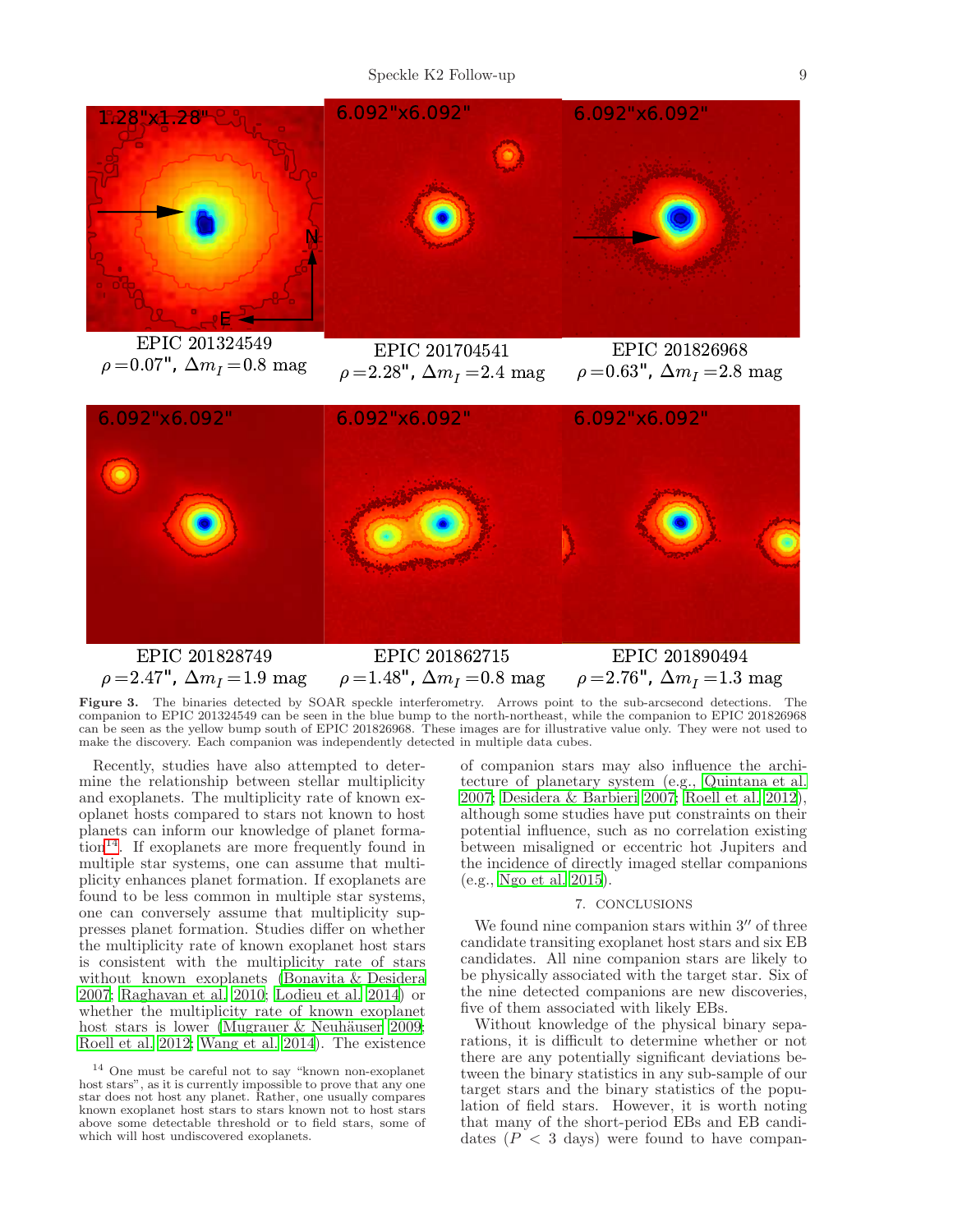10 Schmitt et al. (2015)



<span id="page-9-1"></span><span id="page-9-0"></span>Figure 4. The binaries detected by Keck NIRC2 AO imaging. Due the to close separation of the two stars for EPIC 206135267 and their near equal brightness, the AO corrections system became confused, and the AO correction has been much reduced.

| Table 3            |
|--------------------|
| Binary detections. |

| <b>EPIC</b><br>ID | <b>Status</b> | First<br>detection        | Epoch<br>$+2000$        | (degrees) | $\rho \sigma_{\theta}$<br>mas) | ÙI.    | $\sigma \rho$<br>mas) | $\Delta m$<br>$(\text{mag})$ | Prob. Proj. <sup>c</sup><br>$(\%)$ |
|-------------------|---------------|---------------------------|-------------------------|-----------|--------------------------------|--------|-----------------------|------------------------------|------------------------------------|
| 201324549         | <b>EBC</b>    | This paper (SOAR speckle) | 15.3380                 | 12.2      | 3.9                            | 0.0721 | 4.4                   | 0.8                          | 0.000039                           |
| 201704541         | EΒ            | This paper (SOAR speckle) | 15.3380                 | 310.8     | 4.9                            | 2.2793 | 4.9                   | 2.4                          | 0.041                              |
| 201826968         | <b>EBC</b>    | This paper (SOAR speckle) | 15.3379                 | 164.7     | 13.3                           | 0.6330 | 6.7                   | 2.8                          | 0.041                              |
| 201828749         | PC.           | Montet et al. $(2015)$    | 15.3353                 | 57.2      | 0.7                            | 2.4684 | 0.7                   | 1.9                          | 0.24                               |
| 201862715         | CP            | Burnham $(1882)$          | 15.3350                 | 99.7      | 0.4                            | 1.4786 | 0.4                   | 0.8                          | 0.062                              |
| 201890494         | <b>EBC</b>    | <b>SDSS</b>               | 15.3379                 | 256.6     | 1.3                            | 2.7597 | 1.3                   | 1.3                          | 0.071                              |
| 206061524         | <b>PHOI</b>   | This paper (Keck AO)      | $\cdot$ $\cdot$ $\cdot$ | 179.3     | 3.8                            | 0.43   | 10                    | 1.6                          | 0.0035                             |
| 206135267         | EB            | This paper (Keck AO)      | $\cdots$                | 279.9     | 6.1                            | 0.70   | 10                    | 0.1                          | 0.0088                             |
| 206152015         | <b>EBC</b>    | This paper (Keck AO)      | $\cdots$                | 291.4     | 2.2                            | 0.25   | 10                    | 1.1                          | 0.0011                             |

Note. — The error on  $\Delta m$  is 0.1 mag.

<sup>a</sup> The tangential error.

<sup>b</sup> For SOAR detections  $\Delta m = \Delta m_I$ . For Keck detections,  $\Delta m = \Delta m_{K_s}$ .<br><sup>c</sup> This is the probability that projection effects could place an unbound background or foreground star at an angular separation less than or equal the measured separation. See Section [5.4](#page-7-0) for more details.

ions, supporting the conclusions in [Tokovinin et al.](#page-12-29) [\(2006\)](#page-12-29)that all short-period  $(P < 3$  days) EBs have wider companions. These observations contribute to the growing dataset describing the multiplicity of our galactic neighborhood. This will soon help shed light on the influence that stellar multiplicity might have on planet formation.

## *Acknowledgements*

JRS and TSB acknowledge support from NASA ADAP 14-0245. DAF acknowledges funding support for Planet Hunters from Yale University and acknowledges support from NASA ADAP12- 0172. TSB acknowledges funding support from 14-K2GO1 2-0075, 14-K2GO2 2-0075, and 15- K2GO3 2-0063. KS gratefully acknowledges support from Swiss National Science Foundation Grant PP00P2 138979/1. The Zooniverse is supported by The Leverhulme Trust and by the Alfred P. Sloan foundation. PH is supported in part by NASA JPL's PlanetQuest program. The data presented in this paper are the result of the efforts of the PH volunteers, without whom this work would not have been possible. Their

contributions are individually acknowledged at <http://www.planethunters.org/authors>. The authors thank the PH volunteers who participated in identifying and analyzing the planet and EB candidates presented in this paper. The authors also thank Andrew Vanderburg and the Harvard-Smithsonian Center for Astrophysics for making available the reduced light curves for K2 C1, C2, and C3.

Some of the research presented in this paper is based on observations obtained at the Southern Astrophysical Research (SOAR) telescope, which is a joint project of the Ministério da Ciência, Tecnologia, e Inovação (MCTI) da República Federativa do Brasil, the U.S. National Optical Astronomy Observatory (NOAO), the University of North Carolina at Chapel Hill (UNC), and Michigan State University (MSU). Some of the data presented herein were obtained at the W. M. Keck Observatory, which is operated as a scientific partnership among the California Institute of Technology, the University of California and the National Aeronautics and Space Administration. The Observatory was made possible by the generous financial support of the W. M.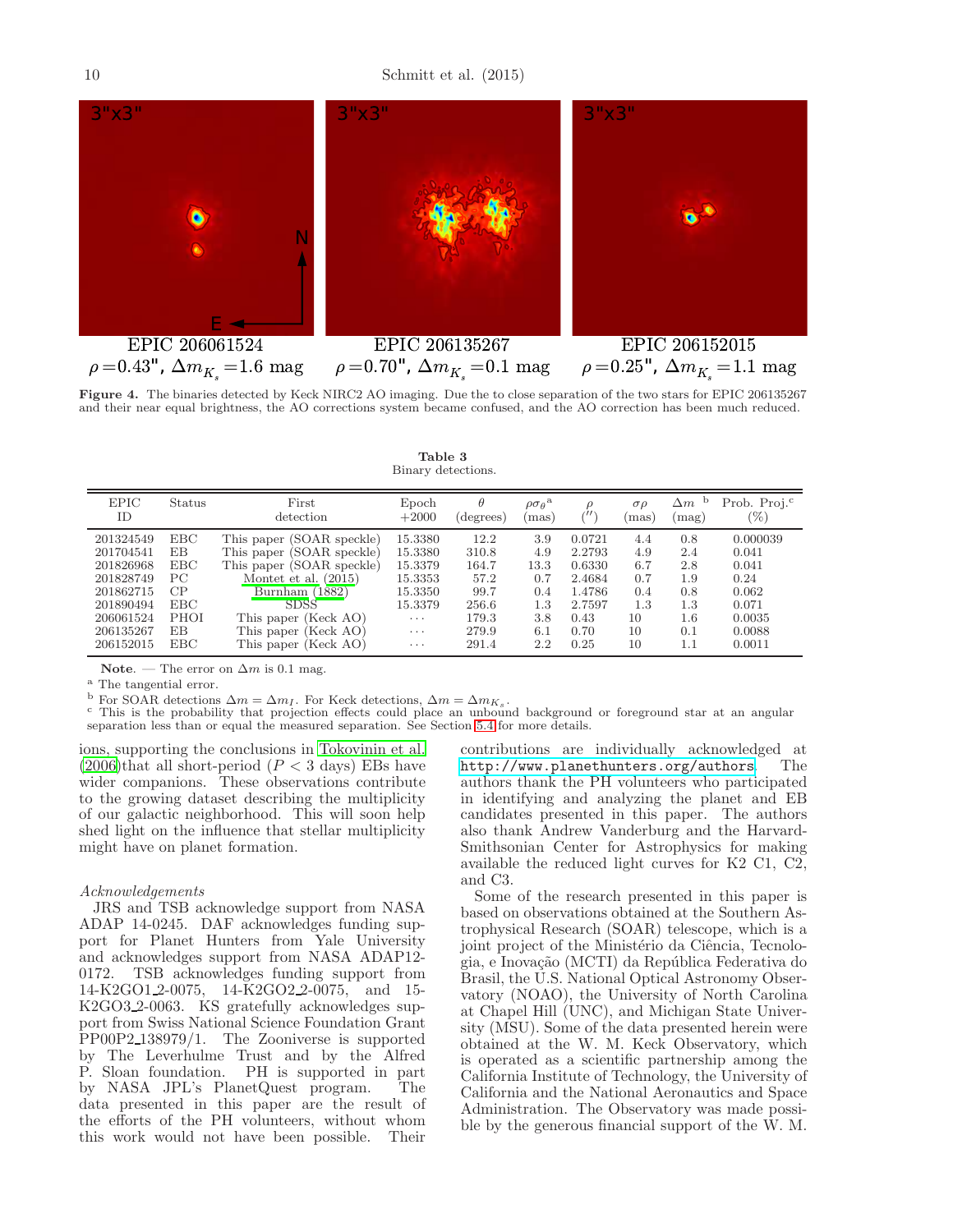<span id="page-10-0"></span>

| <b>EPIC</b> | Telescope | Min. Sep. <sup>a</sup> | $\Delta m(0.25'')$ | $\Delta m(0.50'')$ | $\Delta m(1.00'')$ | $\Delta m(2.00'')$ |
|-------------|-----------|------------------------|--------------------|--------------------|--------------------|--------------------|
| ID          |           | (mas)                  | (mag)              | (mag)              | (mag)              | (mag)              |
|             |           |                        |                    |                    |                    |                    |
| 201160662   | SOAR      | 0.14                   | 2.70               | 4.06               | 5.08               | 5.57               |
| 201207683   | SOAR      | 0.13                   | 3.15               | 3.96               | 5.03               | 6.15               |
| 201208431   | SOAR      | 0.12                   | 2.36               | 3.44               | 4.43               | 4.55               |
| 201246763   | SOAR      | 0.13                   | 1.93               | 2.97               | 4.26               | 5.01               |
| 201253025   | SOAR      | 0.18                   | 2.02               | 2.89               | 4.08               | 4.70               |
| 201257461   | SOAR      | 0.11                   | 2.46               | 3.45               | 4.62               | 5.73               |
| 201270464   | SOAR      | 0.08                   | 2.15               | 2.38               | 3.04               | 4.50               |
| 201295312   | SOAR      | 0.11                   | 2.45               | 3.84               | 5.22               | 5.94               |
| 201338508   | SOAR      | 0.15                   | 2.23               | 3.15               | 4.01               | 4.25               |
| 201367065   | SOAR      | 0.11                   | 2.58               | 3.78               | 5.05               | 6.44               |
| 201384232   | SOAR      | 0.14                   | 2.24               | 2.87               | 4.36               | 5.33               |
| 201393098   | SOAR      | 0.17                   | 2.01               | 3.08               | 4.64               | 4.99               |
| 201403446   | SOAR      | 0.11                   | 2.77               | 3.76               | 5.29               | 6.01               |
| 201407812   | SOAR      | 0.14                   | 2.92               | 3.87               | 4.83               | 5.27               |
| 201408204   | SOAR      | 0.13                   | 2.84               | 3.93               | 4.61               | 4.99               |
| 201445392   | SOAR      | 0.17                   | 2.32               | 3.00               | 3.78               | 3.86               |
| 201458798   | SOAR      | 0.14                   | 2.87               | 3.99               | 4.70               | 4.97               |
| 201465501   | SOAR      | 0.13                   | 2.35               | 3.46               | 4.33               | 4.34               |
| 201488365   | SOAR      | 0.11                   | 1.46               | 1.84               | 3.37               | 4.19               |
| 201505350   | SOAR      | 0.10                   | 2.50               | 3.73               | 5.07               | 5.35               |
| 201516974   | SOAR      | 0.13                   | 2.64               | 3.51               | 4.97               | 6.38               |
| 201546283   | SOAR      | 0.16                   | 2.64               | 2.99               | 3.98               | 5.00               |
| 201549860   | SOAR      | 0.12                   | 2.24               | 3.57               | 4.82               | 4.89               |
| 201555883   | SOAR      | 0.14                   | 2.05               | 2.78               | 3.54               | 3.60               |
| 201567796   | SOAR      | 0.11                   | 2.21               | 3.83               | 4.43               | 6.34               |
| 201569483   | SOAR      | 0.12                   | 2.34               | 3.06               | 4.61               | 5.53               |
| 201576812   | SOAR      | 0.11                   | 2.21               | 2.32               | 3.91               | 4.88               |
| 201577035   | SOAR      | 0.12                   | 2.32               | 3.49               | 4.28               | 5.54               |
| 201594823   | SOAR      | 0.14                   | 2.84               | 3.80               | 4.70               | 5.40               |
| 201596316   | SOAR      | 0.13                   | 2.19               | 3.40               | 4.99               | 5.27               |
| 201613023   | SOAR      | 0.18                   | 1.90               | 2.80               | 4.16               | 5.47               |
| 201617985   | SOAR      | 0.18                   | 2.23               | 2.97               | 4.02               | 4.39               |
| 201626686   | SOAR      | 0.18                   | 1.88               | 3.37               | 4.86               | 5.72               |
| 201629650   | SOAR      | 0.13                   | 2.45               | 3.38               | 5.27               | 5.77               |
| 201635569   | SOAR      | 0.19                   | 2.05               | 2.64               | 3.21               | 3.36               |
| 201648133   | SOAR      | 0.12                   | 3.18               | 3.92               | 4.91               | 5.86               |
| 201649426   | SOAR      | 0.16                   | 2.27               | 3.36               | 4.72               | 5.35               |
| 201665500   | SOAR      | 0.14                   | 2.37               | 3.04               | 4.29               | 4.83               |
| 201702477   | SOAR      | 0.18                   | 1.92               | 2.71               | 3.42               | 3.47               |
| 201705526   | SOAR      | 0.11                   | 2.93               | 3.81               | 4.63               | 5.89               |
| 201711881   | SOAR      | 0.11                   | 2.27               | 3.32               | 4.55               | 5.38               |
| 201725399   | SOAR      | 0.16                   | 1.70               | 3.01               | 4.10               | 4.48               |
| 201736247   | SOAR      | 0.10                   | 1.72               | 2.59               | 3.11               | 3.31               |
| 201754305   | SOAR      | 0.17                   | 1.87               | 2.54               | 3.38               | 3.55               |
| 201779067   | SOAR      | 0.11                   | 2.59               | 3.25               | 4.40               | 6.55               |
| 201855371   | SOAR      | 0.19                   | 1.83               | 2.62               | 3.98               | 5.03               |
| 201912552   | SOAR      | 0.10                   | 2.62               | 3.53               | 4.25               | 5.81               |
| 201920032   | SOAR      | 0.12                   | 2.03               | 3.04               | 4.53               | 5.21               |
| 201928968   | SOAR      | 0.08                   | 2.91               | 3.73               | 4.17               | 5.68               |
| 201929294   | SOAR      | 0.21                   | 1.67               | 2.44               | 3.81               | 4.49               |
| 203533312   | SOAR      | 0.13                   | 2.01               | 2.76               | 3.51               | 4.52               |
| 204129699   | SOAR      | 0.09                   | 2.44               | 3.15               | 4.11               | 4.96               |
| 205924614   | Keck      | 0.06                   | 4.00               | 5.47               | 6.03               | 6.07               |
| 205985357   | Keck      | 0.06                   | 3.77               | 4.86               | 5.19               | 5.23               |
| 206029314   | Keck      | 0.06                   | 4.06               | 5.15               | 5.47               | 5.49               |
| 206038483   | Keck      | 0.06                   | 4.02               | 5.53               | 6.20               | 6.25               |
| 206047297   | Keck      | 0.07                   | 3.46               | 5.04               | 6.35               | 6.58               |
| 206082454   | Keck      | 0.06                   | 3.60               | 5.28               | 6.21               | 6.30               |
| 206135075   | Keck      | 0.06                   | 3.51               | 5.15               | 6.07               | 6.19               |
| 206155547   | Keck      | 0.06                   | 3.21               | 4.25               | 4.57               | 4.63               |
| 206173295   | Keck      | 0.06                   | 3.51               | 5.10               | 5.86               | 5.95               |
| 206245553   | Keck      | 0.06                   | 3.44               | 5.19               | 6.43               | 6.59               |
| 206247743   | Keck      | 0.06                   | 3.53               | 5.21               | 6.64               | 6.94               |
| 206311743   | Keck      | 0.06                   | 3.55               | 5.33               | 6.15               | 6.29               |
| 206380678   | Keck      | 0.07                   | 3.44               | 4.54               | 4.94               | $5.05\,$           |
| 206432863   | Keck      | 0.06                   | 3.52               | 4.70               | 5.27               | 5.33               |

Table 4 Detection limits of the 52 stars with no detections.

Note. —  $\Delta m$  limits at 0.25'', 0.50'', 1.00'', and 2.00''. Beyond 2.00'', the detection limits remain constant. The SOAR observations were taken in the I band, and the Keck observations were imaged in the  $K_s$  band.

a Minimum separation, approximately the distance at which a companion star with  $\Delta m=0$ would be detectable.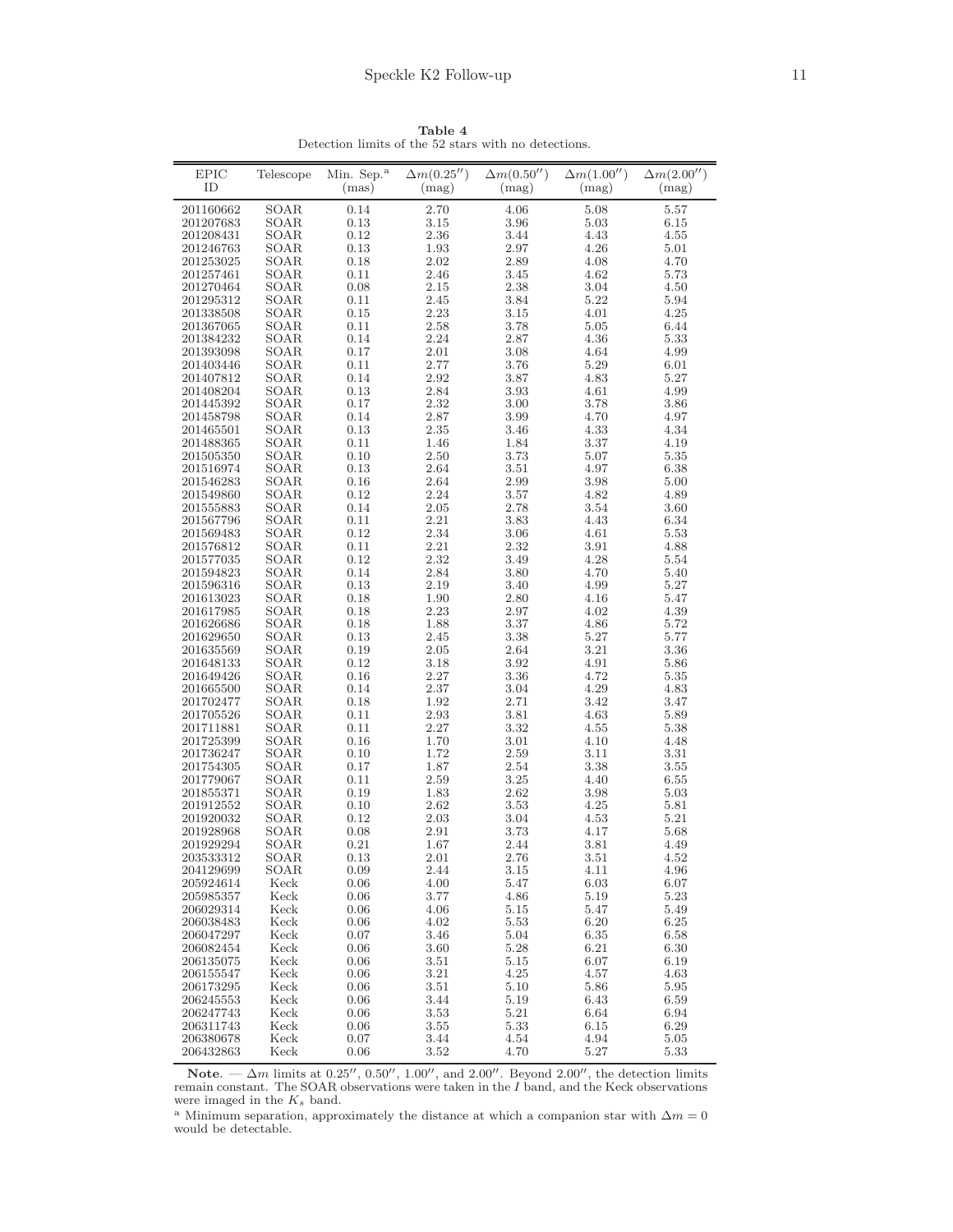

<span id="page-11-30"></span>Figure 5. Detection curve for every star with no detections using data from Table [4.](#page-10-0) Light blue lines are for Keck AO  $(K_s$ -band), and light green lines are for SOAR speckle interferometry (I-band). The median of all detection curves from each telescope is highlighted with a thicker, darker line (top thick line for Keck, bottom thick line for SOAR). Circles denote companions near planet-like objects (PLOs), and squares denote companions near EB-like objects (EB-LOs). Empty symbols are previously known companions, while filled circles are newly discovered companions. Companion stars below the detection curve were likely to be detected, while those above were unlikely to be detected.

#### Keck Foundation.

This paper includes data collected by the *Kepler* spacecraft, and we gratefully acknowledge the entire *Kepler* mission team's efforts in obtaining and providing the light curves used in this analysis. Funding for the *Kepler* mission is provided by the NASA Science Mission directorate. Support for MAST for non-HST data is provided by the NASA Office of Space Science via grant NNX13AC07G and by other grants and contracts. This research has made use of NASA's Astrophysics Data System Bibliographic Services, the Washington Double Star Catalog maintained at the U.S. Naval Observatory, and the APASS database, located at the AAVSO web site. Funding for APASS has been provided by the Robert Martin Ayers Sciences Fund. This publication makes use of data products from the Two Micron All Sky Survey, which is a joint project of the University of Massachusetts and the Infrared Processing and Analysis Center/California Institute of Technology, funded by the National Aeronautics and Space Administration and the National Science Foundation. Funding for the Sloan Digital Sky Survey IV has been provided by the Alfred P. Sloan Foundation, the U.S. Department of Energy Office of Science, and the Participating Institutions. SDSS- IV acknowledges support and resources from the Center for High-Performance Computing at the University of Utah. The SDSS web site is <www.sdss.org>. This publication makes use of data products from the Wide-field Infrared Survey Explorer, which is a joint project of the University of California, Los Angeles, and the Jet Propulsion Laboratory/California Institute of Technology, funded by the National Aeronautics and Space Administration.

#### REFERENCES

- <span id="page-11-3"></span>Abt, H. A., & Levy, S. G. 1976, ApJS, 30, 273
- <span id="page-11-26"></span>Alam, S., Albareti, F. D., Allende Prieto, C., et al. 2015, ApJS, 219, 12
- <span id="page-11-17"></span>Armstrong, D. J., Kirk, J., Lam, K. W. F., et al. 2015a, ArXiv e-prints, arXiv:1512.01246
- <span id="page-11-19"></span>Armstrong, D. J., Santerne, A., Veras, D., et al. 2015b, A&A, 582, A33
- <span id="page-11-20"></span>Barros, S. C. C., Almenara, J. M., Demangeon, O., et al. 2015, MNRAS, 454, 4267
- <span id="page-11-34"></span>Bonavita, M., & Desidera, S. 2007, A&A, 468, 721
- <span id="page-11-7"></span>Borucki, W. J., Koch, D., Basri, G., et al. 2010, Science, 327, 977
- <span id="page-11-15"></span>Boyajian, T. S., LaCourse, D. M., Rappaport, S. A., et al. 2015, ArXiv e-prints, arXiv:1509.03622
- <span id="page-11-16"></span>Brown, D. J. A., Anderson, D. R., Armstrong, D. J., et al. 2014, ArXiv e-prints, arXiv:1412.7761
- <span id="page-11-27"></span>Burnham, S. W. 1882, Publications of the Washburn Observatory, 1, 92
- <span id="page-11-23"></span>Carter, J. A., & Winn, J. N. 2009, ApJ, 704, 51
- <span id="page-11-33"></span>Ciardi, D. R., Beichman, C. A., Horch, E. P., & Howell,
- <span id="page-11-8"></span>S. B. 2015, ApJ, 805, 16 Coughlin, J. L., Mullally, F., Thompson, S. E., et al. 2015, ArXiv e-prints, arXiv:1512.06149
- <span id="page-11-6"></span>Daemgen, S., Hormuth, F., Brandner, W., et al. 2009, A&A, 498, 567
- <span id="page-11-29"></span>Dekany, R., Roberts, J., Burruss, R., et al. 2013, ApJ, 776, 130
- <span id="page-11-35"></span>Desidera, S., & Barbieri, M. 2007, A&A, 462, 345
- <span id="page-11-2"></span>Dieterich, S. B., Henry, T. J., Golimowski, D. A., Krist,
- J. E., & Tanner, A. M. 2012, AJ, 144, 64
- <span id="page-11-32"></span>Dressing, C. D., Adams, E. R., Dupree, A. K., Kulesa, C., & McCarthy, D. 2014, AJ, 148, 78
- <span id="page-11-0"></span>Duchêne, G., & Kraus, A. 2013, ARA&A, 51, 269
- <span id="page-11-22"></span>Eastman, J., Gaudi, B. S., & Agol, E. 2013, PASP, 125, 83
- <span id="page-11-1"></span>Fischer, D. A., & Marcy, G. W. 1992, ApJ, 396, 178
- <span id="page-11-10"></span>Fischer, D. A., Schwamb, M. E., Schawinski, K., et al. 2012, MNRAS, 419, 2900
- <span id="page-11-18"></span>Foreman-Mackey, D., Montet, B. T., Hogg, D. W., et al. 2015, ApJ, 806, 215
- <span id="page-11-4"></span>Garmany, C. D., Conti, P. S., & Massey, P. 1980, ApJ, 242, 1063
- <span id="page-11-21"></span>Gazak, J. Z., Johnson, J. A., Tonry, J., et al. 2012,
- Advances in Astronomy, 2012, 30
- <span id="page-11-24"></span>Gelman, A., & Rubin, D. B. 1992, StaSc, 7, 457
- <span id="page-11-31"></span>Girardi, L., Groenewegen, M. A. T., Hatziminaoglou, E., &
- da Costa, L. 2005, A&A, 436, 895 Hayward, T. L., Brandl, B., Pirger, B., et al. 2001, PASP,
- <span id="page-11-28"></span>113, 105 Henden, A., & Munari, U. 2014, Contributions of the
- <span id="page-11-25"></span>Astronomical Observatory Skalnate Pleso, 43, 518
- <span id="page-11-5"></span>Howell, S. B., Everett, M. E., Sherry, W., Horch, E., & Ciardi, D. R. 2011, AJ, 142, 19
- <span id="page-11-9"></span>Howell, S. B., Sobeck, C., Haas, M., et al. 2014, PASP, 126, 398
- <span id="page-11-12"></span>Kato, T., & Osaki, Y. 2014, PASJ, 66, L5
- <span id="page-11-14"></span>LaCourse, D. M., Jek, K. J., Jacobs, T. L., et al. 2015, MNRAS, 452, 3561
- <span id="page-11-11"></span>Lintott, C. J., Schawinski, K., Slosar, A., et al. 2008, MNRAS, 389, 1179
- <span id="page-11-13"></span>Lintott, C. J., Schwamb, M. E., Barclay, T., et al. 2013, AJ, 145, 151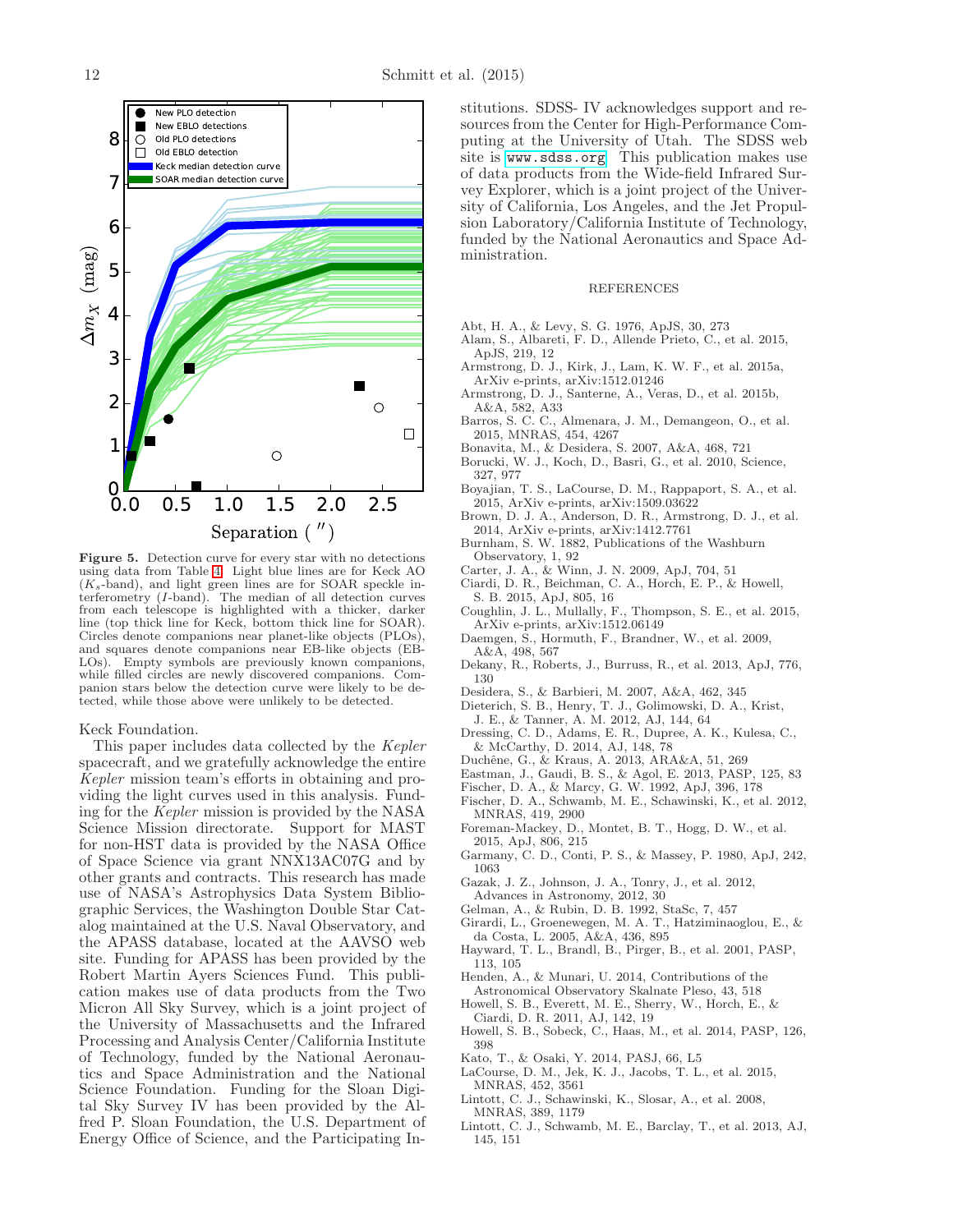- <span id="page-12-23"></span>Lodieu, N., Pérez-Garrido, A., Béjar, V. J. S., et al. 2014, A&A, 569, A120
- <span id="page-12-17"></span>Mandel, K., & Agol, E. 2002, ApJ, 580, L171
- <span id="page-12-20"></span>Mason, B. D., Wycoff, G. L., Hartkopf, W. I., Douglass, G. G., & Worley, C. E. 2001, AJ, 122, 3466
- <span id="page-12-11"></span>Montet, B. T., Morton, T. D., Foreman-Mackey, D., et al. 2015, ApJ, 809, 25
- <span id="page-12-24"></span>Mugrauer, M., & Neuhäuser, R. 2009, A&A, 494, 373
- <span id="page-12-10"></span>Narita, N., Hirano, T., Fukui, A., et al. 2015, ApJ, 815, 47
- <span id="page-12-28"></span>Ngo, H., Knutson, H. A., Hinkley, S., et al. 2015, ApJ, 800, 138
- <span id="page-12-15"></span>Prša, A., Batalha, N., Slawson, R. W., et al. 2011, AJ, 141, 83
- <span id="page-12-27"></span>Quintana, E. V., Adams, F. C., Lissauer, J. J., &
- Chambers, J. E. 2007, ApJ, 660, 807
- <span id="page-12-22"></span>Raghavan, D., McAlister, H. A., Henry, T. J., et al. 2010, ApJS, 190, 1
- <span id="page-12-25"></span>Roell, T., Neuhäuser, R., Seifahrt, A., & Mugrauer, M. 2012, A&A, 542, A92
- <span id="page-12-1"></span>Sana, H., de Mink, S. E., de Koter, A., et al. 2012, Science, 337, 444
- <span id="page-12-12"></span>Schlieder, J. E., Crossfield, I. J. M., Petigura, E. A., et al. 2016, ArXiv e-prints, arXiv:1601.02706
- <span id="page-12-5"></span>Schmitt, J. R., Wang, J., Fischer, D. A., et al. 2014a, AJ, 148, 28
- <span id="page-12-8"></span>Schmitt, J. R., Agol, E., Deck, K. M., et al. 2014b, ApJ, 795, 167
- <span id="page-12-7"></span>Schwamb, M. E., Orosz, J. A., Carter, J. A., et al. 2013, ApJ, 768, 127
- <span id="page-12-18"></span>Skrutskie, M. F., Cutri, R. M., Stiening, R., et al. 2006, AJ, 131, 1163
- <span id="page-12-3"></span>Still, M., & Barclay, T. 2012, PyKE: Reduction and analysis of Kepler Simple Aperture Photometry data, Astrophysics Source Code Library, ascl:1208.004
- <span id="page-12-0"></span>Tokovinin, A. 2014, AJ, 147, 87
- <span id="page-12-13"></span>Tokovinin, A., & Cantarutti, R. 2008, PASP, 120, 170
- <span id="page-12-14"></span>Tokovinin, A., Mason, B. D., & Hartkopf, W. I. 2010, AJ, 139, 743
- <span id="page-12-29"></span>Tokovinin, A., Thomas, S., Sterzik, M., & Udry, S. 2006, A&A, 450, 681
- <span id="page-12-21"></span>Torres, G., Fressin, F., Batalha, N. M., et al. 2011, ApJ, 727, 24
- <span id="page-12-2"></span>Vanderburg, A., & Johnson, J. A. 2014, PASP, 126, 948
- <span id="page-12-9"></span>Vanderburg, A., Latham, D. W., Buchhave, L. A., et al. 2015, ArXiv e-prints, arXiv:1511.07820
- <span id="page-12-26"></span>Wang, J., Fischer, D. A., Xie, J.-W., & Ciardi, D. R. 2014, ApJ, 791, 111
- <span id="page-12-4"></span>Wang, J., Fischer, D. A., Barclay, T., et al. 2013, ApJ, 776, 10
- <span id="page-12-6"></span>—. 2015, ApJ, 815, 127
- <span id="page-12-16"></span>Wizinowich, P. L., Acton, D. S., Lai, O., et al. 2000, in Society of Photo-Optical Instrumentation Engineers
- (SPIE) Conference Series, Vol. 4007, Society of Photo-Optical Instrumentation Engineers (SPIE) Conference Series, ed. P. L. Wizinowich, 2–13
- <span id="page-12-19"></span>Wright, E. L., Eisenhardt, P. R. M., Mainzer, A. K., et al. 2010, AJ, 140, 1868

## APPENDIX

#### A. SELECTION BIASES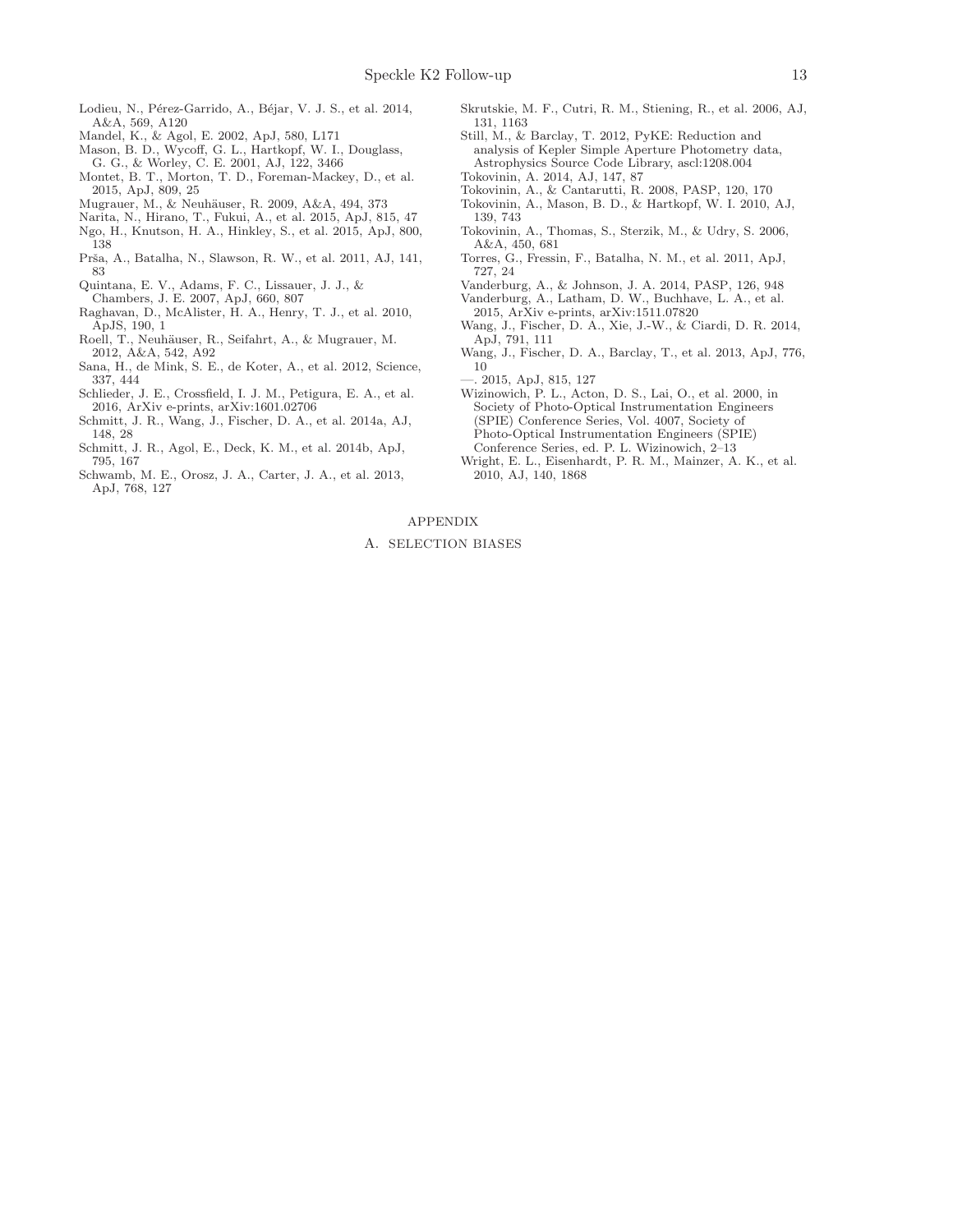# <span id="page-13-0"></span>14 Schmitt et al. (2015)

Table A1

Selections biases in target selection.

| <b>EPIC</b>            | Status      | Detection <sup>a</sup> | General selection biases in order of GO proposals <sup>b</sup>                                                                                            |
|------------------------|-------------|------------------------|-----------------------------------------------------------------------------------------------------------------------------------------------------------|
| 201160662              | EBC         |                        | Late-FGK dwarfs                                                                                                                                           |
| 201207683              | EBC         |                        | Red giants, but with overlap from KM dwarfs                                                                                                               |
| 201208431              | VP.         |                        | Red giants, but with overlap from KM dwarfs                                                                                                               |
| 201246763              | EBC         |                        | Late-FGK dwarfs                                                                                                                                           |
| 201253025              | EB          |                        | Late-FGK dwarfs — Known EBs                                                                                                                               |
| 201257461              | FP          |                        | Red giants, but with overlap from KM dwarfs                                                                                                               |
| 201270464              | <b>EBC</b>  |                        | Metallic-line A stars — A0-F5 with a peculiar chemical composition, with pulsations, or                                                                   |
|                        |             |                        | in multiple star systems $- A$ to early- $F$ stars                                                                                                        |
| 201295312              | PС          |                        | Late-FGK dwarfs                                                                                                                                           |
| 201324549              | EBC         | $\checkmark$           | Late-FGK dwarfs                                                                                                                                           |
| 201338508<br>201367065 | VP<br>VP    |                        | Late-FGK dwarfs $-$ Red giants, but with overlap from KM dwarfs<br>$M$ -dwarfs — $M$ -dwarfs — $M$ -dwarfs $(M0-M5)$ — $M$ -dwarfs — Red giants, but with |
|                        |             |                        | overlap from KM dwarfs $-$ M-dwarfs $-$ M-dwarfs (M0-M5)                                                                                                  |
| 201384232              | VP          |                        | Late-FGK dwarfs                                                                                                                                           |
| 201393098              | VP          |                        | Late-FGK dwarfs                                                                                                                                           |
| 201403446              | PС          |                        | Late-FGK dwarfs                                                                                                                                           |
| 201407812              | EBC         |                        | Late-FGK dwarfs                                                                                                                                           |
| 201408204              | EB          |                        | Late-FGK dwarfs — Known EBs                                                                                                                               |
| 201445392              | PС          |                        | Red giants, but with overlap from KM dwarfs                                                                                                               |
| 201458798              | EBC         |                        | Late-FGK dwarfs                                                                                                                                           |
| 201465501              | VP          |                        | M-dwarfs — M-dwarfs — M-dwarfs, emphasizing M4 and later — Red giants, but with                                                                           |
|                        |             |                        | overlap from KM dwarfs $-$ M-dwarfs, with the lower priority targets containing some                                                                      |
|                        |             |                        | likely M5-M8 dwarfs                                                                                                                                       |
| 201488365              | ΕB          |                        | Known EBs (eclipsing Algols, EBs of the beta Lyr type, and EBs of the W Uma type)<br>- Known EBs - Late-FGK dwarfs - Known EBs - F-dwarfs                 |
| 201505350              | $\rm CP$    |                        | Late-FGK dwarfs                                                                                                                                           |
| 201516974              | PHOI        |                        | Late-FGK dwarfs — Red giants, but with overlap from KM dwarfs                                                                                             |
| 201546283              | PС          |                        | Late-FGK dwarfs                                                                                                                                           |
| 201549860              | PС          |                        | Red giants, but with overlap from KM dwarfs                                                                                                               |
| 201555883              | FP          |                        | Red giants, but with overlap from KM dwarfs                                                                                                               |
| 201567796              | EBC         |                        | Late-FGK dwarfs                                                                                                                                           |
| 201569483              | FP          |                        | Late-FGK dwarfs $-$ Red giants, but with overlap from KM dwarfs                                                                                           |
| 201576812              | EB          |                        | Late-FGK dwarfs — GKM dwarfs — Known EBs                                                                                                                  |
| 201577035              | VP          |                        | Late-FGK dwarfs                                                                                                                                           |
| 201594823              | EB          |                        | Late-FGK dwarfs - Known EBs                                                                                                                               |
| 201596316              | VP<br>VP    |                        | Late-FGK dwarfs $-$ Red giants, but with overlap from KM dwarfs                                                                                           |
| 201613023<br>201617985 | PС          |                        | Late-FGK dwarfs<br>M-dwarfs (M0-M6) with no 2MASS object within $10''$ — Red giants, but with overlap from                                                |
|                        |             |                        | KM dwarfs                                                                                                                                                 |
| 201626686              | EBC         |                        | A to early-F stars — Late-FGK dwarfs                                                                                                                      |
| 201629650              | <b>VP</b>   |                        | Late-FGK dwarfs                                                                                                                                           |
| 201635569              | <b>VP</b>   |                        | M-dwarfs, emphasizing M4 and later — Red giants, but with overlap from KM dwarfs                                                                          |
| 201648133              | EBC         |                        | Late-FGK dwarfs                                                                                                                                           |
| 201649426              | FP          |                        | Red giants, but with overlap from KM dwarfs                                                                                                               |
| 201665500              | ΕB          |                        | Late-FGK dwarfs — Known EBs                                                                                                                               |
| 201702477              | PC.         |                        | Red giants, but with overlap from KM dwarfs                                                                                                               |
| 201704541              | EB          | ✓                      | Known EBs<br>Late-FGK dwarfs $-$ F-dwarfs                                                                                                                 |
| 201705526<br>201711881 | EBC<br>EB   |                        | Cepheids — Late-FGK dwarfs                                                                                                                                |
| 201725399              | EBC         |                        | Known EBs                                                                                                                                                 |
| 201736247              | VP          |                        | Red giants, but with overlap from KM dwarfs                                                                                                               |
| 201754305              | VP          |                        | Red giants, but with overlap from KM dwarfs                                                                                                               |
| 201779067              | FP          |                        | Late-FGK dwarfs $-$ GKM dwarfs                                                                                                                            |
| 201826968              | EBC         | ✓                      | Late-FGK dwarfs                                                                                                                                           |
| 201828749              | PС          | $\checkmark$           | Late-FGK dwarfs                                                                                                                                           |
| 201855371              | VP          |                        | Red giants, but with overlap from KM dwarfs                                                                                                               |
| 201862715              | CP          | ✓                      | Binaries from WDS with separation $< 1.5''$ — Solar-like planet-hosting stars —                                                                           |
|                        |             |                        | WASP-85 (late-FGK dwarfs) <sup>c</sup> — Late-FGK dwarfs — Red giants, but with overlap from                                                              |
|                        | EBC         | $\checkmark$           | KM dwarfs<br>Late-FGK dwarfs                                                                                                                              |
| 201890494<br>201912552 | VP          |                        | $M$ -dwarfs — $M$ -dwarfs — $M$ -dwarfs ( $M0-M5$ ) — $M$ -dwarfs ( $M0-M4$ ) — $M$ -dwarfs —                                                             |
|                        |             |                        | $M$ -dwarfs — Red giants, but with overlap from KM dwarfs — M-dwarfs (M0-M5)                                                                              |
| 201920032              | PHOI        |                        | A0-F5 with a peculiar chemical composition, with pulsations, or in multiple star systems —                                                                |
|                        |             |                        | Late-FGK dwarfs $-$ F-dwarfs                                                                                                                              |
| 201928968              | EBC         |                        | Proper motion selected wide binaries $> 5''$ and $< 120''$                                                                                                |
| 201929294              | FP          |                        | Red giants, but with overlap from KM dwarfs                                                                                                               |
| 203533312              | EB          |                        | Red giants, but with overlap from KM dwarfs — Late-FGK dwarfs — FGK dwarfs                                                                                |
| 204129699              | <b>EBC</b>  |                        | Late-FGK dwarfs — FGK dwarfs                                                                                                                              |
| 205924614              | PHOI        |                        | Red giants, but with overlap from KM dwarfs                                                                                                               |
| 205985357              | EBC         |                        | Red giants, but with overlap from KM dwarfs                                                                                                               |
| 206029314              | EBC         |                        | Late-FGK dwarfs                                                                                                                                           |
| 206038483              | PHOI        |                        | FGK dwarfs — Late-GFK dwarfs — A0-F5 stars that might be stars with a peculiar                                                                            |
| 206047297              | PHOI        |                        | chemical composition, pulsating stars, or multiple star systems                                                                                           |
| 206061524              | <b>PHOI</b> |                        | Red giants, but with overlap from KM dwarfs<br>Late-FGK dwarfs — Red giants, but with overlap from KM dwarfs — M-dwarfs                                   |